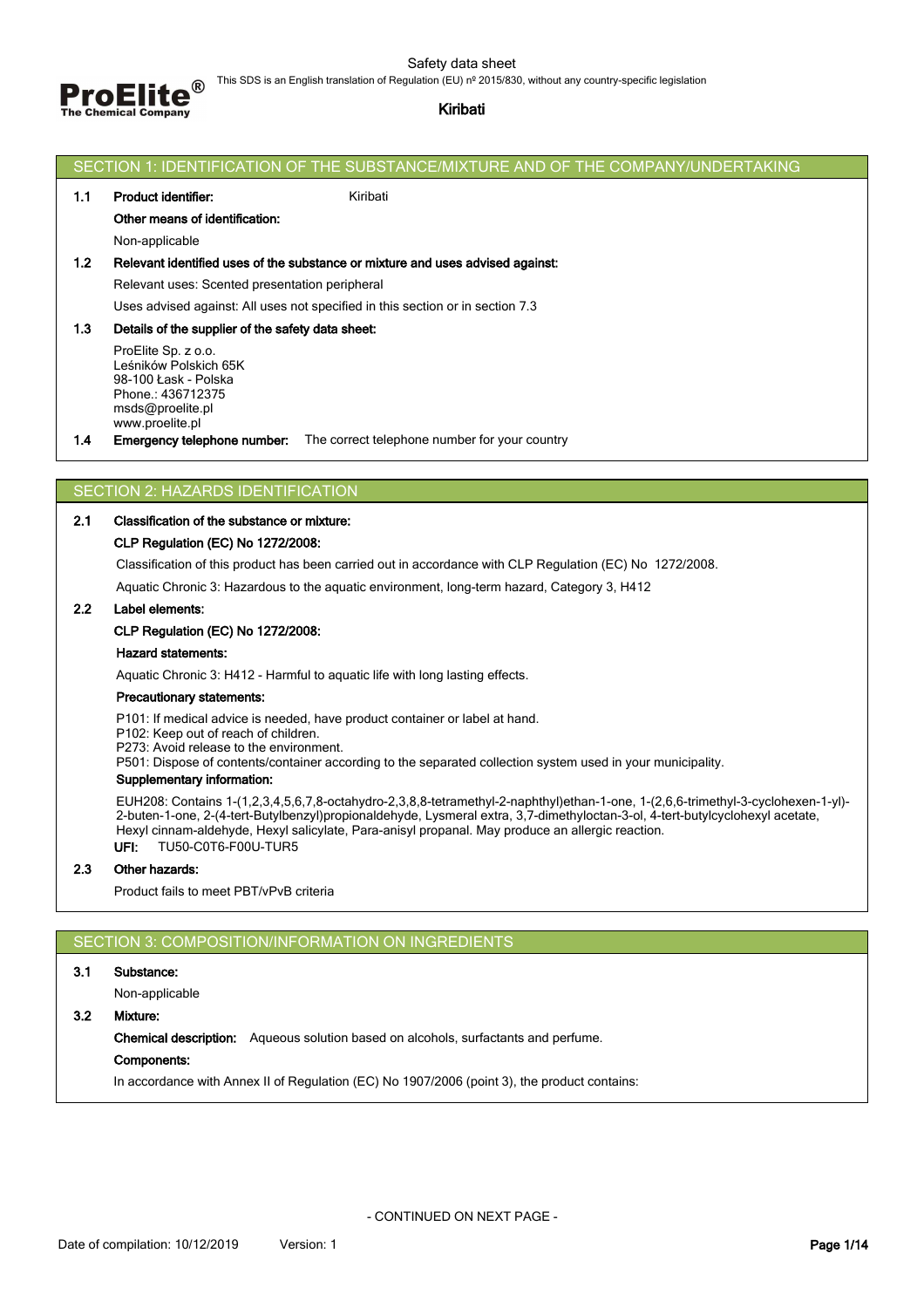

### **Kiribati**

# SECTION 3: COMPOSITION/INFORMATION ON INGREDIENTS (continued)

| 127087-87-0<br>4-Nonylphenol, branched, ethoxylated <sup>(1)</sup><br>Self-classified<br>EC:<br>500-315-8<br>5 - <10 %<br>Non-applicable<br>K)<br>Acute Tox. 4: H302; Aquatic Chronic 3: H412; Eye Irrit. 2: H319 - Warning<br><b>Regulation 1272/2008</b><br><b>XXXX</b><br>67-63-0<br>propan-2-ol <sup>(1)</sup><br>ATP CLP00<br>EC:<br>200-661-7<br>$3 - 5%$<br>603-117-00-0<br>$\langle \cdot \rangle$<br>Eye Irrit. 2: H319; Flam. Lig. 2: H225; STOT SE 3: H336 - Danger<br><b>Regulation 1272/2008</b><br><b>XXXX</b><br>32210-23-4<br>4-tert-butylcyclohexyl acetate <sup>(1)</sup><br>Self-classified<br>EC:<br>250-954-9<br><1 %<br>Non-applicable<br>Ĉ,<br>Skin Sens. 1B: H317 - Warning<br><b>Regulation 1272/2008</b><br><b>XXXX</b><br>54464-57-2<br>1-(1,2,3,4,5,6,7,8-octahydro-2,3,8,8-tetramethyl-2-naphthyl)ethan-1-one <sup>(1)</sup><br>Self-classified<br>EC:<br>259-174-3<br><1 %<br>Non-applicable<br>$\langle$ .<br>(I)<br><b>Regulation 1272/2008</b><br>Aquatic Chronic 1: H410; Skin Irrit. 2: H315; Skin Sens. 1B: H317 - Warning<br>78-69-3<br>3,7-dimethyloctan-3-ol <sup>(1)</sup><br>Self-classified<br>EC:<br>201-133-9<br><1 %<br>Non-applicable<br>◇<br>Eye Irrit. 2: H319; Skin Irrit. 2: H315; Skin Sens. 1B: H317 - Warning<br><b>Regulation 1272/2008</b><br><b>XXXX</b><br>6259-76-3<br>Hexyl salicylate <sup>(1)</sup><br>Self-classified<br>EC:<br>228-408-6<br><1 %<br>Non-applicable<br>Aquatic Chronic 1: H410; Skin Sens. 1B: H317 - Warning<br>Œ<br><b>Regulation 1272/2008</b><br><b>XXXX</b><br>80-54-6<br>2-(4-tert-Butylbenzyl)propionaldehyde, Lysmeral extra <sup>(1)</sup><br>Self-classified<br>EC:<br>201-289-8<br><1 %<br>605-041-00-3<br>Acute Tox. 4: H302; Aquatic Chronic 3: H412; Repr. 2: H361; Skin Irrit. 2: H315; Skin<br>$^\diamondsuit$<br>Œ<br><b>Regulation 1272/2008</b><br>Sens. 1B: H317 - Warning<br><b>XXXX</b><br>1222-05-5<br>ATP ATP01<br>1,3,4,6,7,8-hexahydro-4,6,6,7,8,8-hexamethylindeno[5,6-c]pyran <sup>(1)</sup><br>EC:<br>214-946-9<br><1 %<br>603-212-00-7<br>€<br>Aquatic Acute 1: H400; Aquatic Chronic 1: H410 - Warning<br><b>Regulation 1272/2008</b><br><b>XXXX</b><br>5462-06-6<br>Para-anisyl propanal(1)<br>Self-classified<br>EC:<br>226-749-5<br><1 %<br>Non-applicable<br>K)<br>Skin Sens. 1B: H317 - Warning<br><b>Regulation 1272/2008</b><br><b>XXXX</b><br>101-86-0<br>Hexyl cinnam-aldehyde <sup>(1)</sup><br>Self-classified<br>EC:<br>202-983-3<br><1 %<br>Non-applicable<br>$\langle$ . $\rangle$<br><b>Regulation 1272/2008</b><br>Aquatic Acute 1: H400; Aquatic Chronic 2: H411; Skin Sens. 1B: H317 - Warning<br>3<br>28219-61-6<br>2-ethyl-4-(2,2,3-trimethyl-3-cyclopenten-1-yl)-2-buten-1-ol <sup>(1)</sup><br>Self-classified<br>EC:<br>248-908-8<br><1 %<br>Non-applicable<br>Aquatic Acute 1: H400; Aquatic Chronic 1: H410; Eye Irrit. 2: H319 - Warning<br>Ω<br>$\left\langle \cdot \right\rangle$<br><b>Regulation 1272/2008</b><br>15323-35-0<br>1,1,2,3,3,6-hexamethylindan-5-yl methyl ketone <sup>(1)</sup><br>Self-classified<br>EC:<br>239-360-0<br><1 %<br>Non-applicable<br>$\langle \cdot \rangle$<br>Acute Tox. 4: H302; Aquatic Acute 1: H400; Aquatic Chronic 1: H410 - Warning<br>Ω<br><b>Regulation 1272/2008</b><br><b>XXXX</b><br>57378-68-4<br>1-(2,6,6-trimethyl-3-cyclohexen-1-yl)-2-buten-1-one <sup>(1)</sup><br>Self-classified<br>260-709-8<br>EC:<br><1 %<br>Non-applicable<br>Acute Tox. 4: H302; Aquatic Acute 1: H400; Aquatic Chronic 1: H410; Skin Irrit. 2: H315;<br>〈!〉<br><b>Regulation 1272/2008</b><br>∖€<br>Skin Sens. 1A: H317 - Warning | <b>Identification</b>              |  | <b>Chemical name/Classification</b> |  | Concentration |  |
|-------------------------------------------------------------------------------------------------------------------------------------------------------------------------------------------------------------------------------------------------------------------------------------------------------------------------------------------------------------------------------------------------------------------------------------------------------------------------------------------------------------------------------------------------------------------------------------------------------------------------------------------------------------------------------------------------------------------------------------------------------------------------------------------------------------------------------------------------------------------------------------------------------------------------------------------------------------------------------------------------------------------------------------------------------------------------------------------------------------------------------------------------------------------------------------------------------------------------------------------------------------------------------------------------------------------------------------------------------------------------------------------------------------------------------------------------------------------------------------------------------------------------------------------------------------------------------------------------------------------------------------------------------------------------------------------------------------------------------------------------------------------------------------------------------------------------------------------------------------------------------------------------------------------------------------------------------------------------------------------------------------------------------------------------------------------------------------------------------------------------------------------------------------------------------------------------------------------------------------------------------------------------------------------------------------------------------------------------------------------------------------------------------------------------------------------------------------------------------------------------------------------------------------------------------------------------------------------------------------------------------------------------------------------------------------------------------------------------------------------------------------------------------------------------------------------------------------------------------------------------------------------------------------------------------------------------------------------------------------------------------------------------------------------------------------------------------------------------------------------------------------------------------------------------------------------------------------------------------------------------------------------------------------------------------------------------------------------------------------------------------------------------------------------------------------------------------------------------------------------------------------------------------------------------------------------------------------------------------|------------------------------------|--|-------------------------------------|--|---------------|--|
|                                                                                                                                                                                                                                                                                                                                                                                                                                                                                                                                                                                                                                                                                                                                                                                                                                                                                                                                                                                                                                                                                                                                                                                                                                                                                                                                                                                                                                                                                                                                                                                                                                                                                                                                                                                                                                                                                                                                                                                                                                                                                                                                                                                                                                                                                                                                                                                                                                                                                                                                                                                                                                                                                                                                                                                                                                                                                                                                                                                                                                                                                                                                                                                                                                                                                                                                                                                                                                                                                                                                                                                                       | CAS:                               |  |                                     |  |               |  |
|                                                                                                                                                                                                                                                                                                                                                                                                                                                                                                                                                                                                                                                                                                                                                                                                                                                                                                                                                                                                                                                                                                                                                                                                                                                                                                                                                                                                                                                                                                                                                                                                                                                                                                                                                                                                                                                                                                                                                                                                                                                                                                                                                                                                                                                                                                                                                                                                                                                                                                                                                                                                                                                                                                                                                                                                                                                                                                                                                                                                                                                                                                                                                                                                                                                                                                                                                                                                                                                                                                                                                                                                       | Index:<br>REACH: 01-2120228887-42- |  |                                     |  |               |  |
|                                                                                                                                                                                                                                                                                                                                                                                                                                                                                                                                                                                                                                                                                                                                                                                                                                                                                                                                                                                                                                                                                                                                                                                                                                                                                                                                                                                                                                                                                                                                                                                                                                                                                                                                                                                                                                                                                                                                                                                                                                                                                                                                                                                                                                                                                                                                                                                                                                                                                                                                                                                                                                                                                                                                                                                                                                                                                                                                                                                                                                                                                                                                                                                                                                                                                                                                                                                                                                                                                                                                                                                                       | CAS:                               |  |                                     |  |               |  |
|                                                                                                                                                                                                                                                                                                                                                                                                                                                                                                                                                                                                                                                                                                                                                                                                                                                                                                                                                                                                                                                                                                                                                                                                                                                                                                                                                                                                                                                                                                                                                                                                                                                                                                                                                                                                                                                                                                                                                                                                                                                                                                                                                                                                                                                                                                                                                                                                                                                                                                                                                                                                                                                                                                                                                                                                                                                                                                                                                                                                                                                                                                                                                                                                                                                                                                                                                                                                                                                                                                                                                                                                       | Index:<br>REACH: 01-2119457558-25- |  |                                     |  |               |  |
|                                                                                                                                                                                                                                                                                                                                                                                                                                                                                                                                                                                                                                                                                                                                                                                                                                                                                                                                                                                                                                                                                                                                                                                                                                                                                                                                                                                                                                                                                                                                                                                                                                                                                                                                                                                                                                                                                                                                                                                                                                                                                                                                                                                                                                                                                                                                                                                                                                                                                                                                                                                                                                                                                                                                                                                                                                                                                                                                                                                                                                                                                                                                                                                                                                                                                                                                                                                                                                                                                                                                                                                                       | CAS:                               |  |                                     |  |               |  |
|                                                                                                                                                                                                                                                                                                                                                                                                                                                                                                                                                                                                                                                                                                                                                                                                                                                                                                                                                                                                                                                                                                                                                                                                                                                                                                                                                                                                                                                                                                                                                                                                                                                                                                                                                                                                                                                                                                                                                                                                                                                                                                                                                                                                                                                                                                                                                                                                                                                                                                                                                                                                                                                                                                                                                                                                                                                                                                                                                                                                                                                                                                                                                                                                                                                                                                                                                                                                                                                                                                                                                                                                       | Index:<br>REACH: 01-2119976286-24- |  |                                     |  |               |  |
|                                                                                                                                                                                                                                                                                                                                                                                                                                                                                                                                                                                                                                                                                                                                                                                                                                                                                                                                                                                                                                                                                                                                                                                                                                                                                                                                                                                                                                                                                                                                                                                                                                                                                                                                                                                                                                                                                                                                                                                                                                                                                                                                                                                                                                                                                                                                                                                                                                                                                                                                                                                                                                                                                                                                                                                                                                                                                                                                                                                                                                                                                                                                                                                                                                                                                                                                                                                                                                                                                                                                                                                                       | CAS:                               |  |                                     |  |               |  |
|                                                                                                                                                                                                                                                                                                                                                                                                                                                                                                                                                                                                                                                                                                                                                                                                                                                                                                                                                                                                                                                                                                                                                                                                                                                                                                                                                                                                                                                                                                                                                                                                                                                                                                                                                                                                                                                                                                                                                                                                                                                                                                                                                                                                                                                                                                                                                                                                                                                                                                                                                                                                                                                                                                                                                                                                                                                                                                                                                                                                                                                                                                                                                                                                                                                                                                                                                                                                                                                                                                                                                                                                       | Index:<br>REACH: Non-applicable    |  |                                     |  |               |  |
|                                                                                                                                                                                                                                                                                                                                                                                                                                                                                                                                                                                                                                                                                                                                                                                                                                                                                                                                                                                                                                                                                                                                                                                                                                                                                                                                                                                                                                                                                                                                                                                                                                                                                                                                                                                                                                                                                                                                                                                                                                                                                                                                                                                                                                                                                                                                                                                                                                                                                                                                                                                                                                                                                                                                                                                                                                                                                                                                                                                                                                                                                                                                                                                                                                                                                                                                                                                                                                                                                                                                                                                                       | CAS:                               |  |                                     |  |               |  |
|                                                                                                                                                                                                                                                                                                                                                                                                                                                                                                                                                                                                                                                                                                                                                                                                                                                                                                                                                                                                                                                                                                                                                                                                                                                                                                                                                                                                                                                                                                                                                                                                                                                                                                                                                                                                                                                                                                                                                                                                                                                                                                                                                                                                                                                                                                                                                                                                                                                                                                                                                                                                                                                                                                                                                                                                                                                                                                                                                                                                                                                                                                                                                                                                                                                                                                                                                                                                                                                                                                                                                                                                       | Index:<br>REACH: 01-2119454788-21- |  |                                     |  |               |  |
|                                                                                                                                                                                                                                                                                                                                                                                                                                                                                                                                                                                                                                                                                                                                                                                                                                                                                                                                                                                                                                                                                                                                                                                                                                                                                                                                                                                                                                                                                                                                                                                                                                                                                                                                                                                                                                                                                                                                                                                                                                                                                                                                                                                                                                                                                                                                                                                                                                                                                                                                                                                                                                                                                                                                                                                                                                                                                                                                                                                                                                                                                                                                                                                                                                                                                                                                                                                                                                                                                                                                                                                                       | CAS:                               |  |                                     |  |               |  |
|                                                                                                                                                                                                                                                                                                                                                                                                                                                                                                                                                                                                                                                                                                                                                                                                                                                                                                                                                                                                                                                                                                                                                                                                                                                                                                                                                                                                                                                                                                                                                                                                                                                                                                                                                                                                                                                                                                                                                                                                                                                                                                                                                                                                                                                                                                                                                                                                                                                                                                                                                                                                                                                                                                                                                                                                                                                                                                                                                                                                                                                                                                                                                                                                                                                                                                                                                                                                                                                                                                                                                                                                       | Index:<br>REACH: 01-2119638275-36- |  |                                     |  |               |  |
|                                                                                                                                                                                                                                                                                                                                                                                                                                                                                                                                                                                                                                                                                                                                                                                                                                                                                                                                                                                                                                                                                                                                                                                                                                                                                                                                                                                                                                                                                                                                                                                                                                                                                                                                                                                                                                                                                                                                                                                                                                                                                                                                                                                                                                                                                                                                                                                                                                                                                                                                                                                                                                                                                                                                                                                                                                                                                                                                                                                                                                                                                                                                                                                                                                                                                                                                                                                                                                                                                                                                                                                                       | CAS:                               |  |                                     |  |               |  |
|                                                                                                                                                                                                                                                                                                                                                                                                                                                                                                                                                                                                                                                                                                                                                                                                                                                                                                                                                                                                                                                                                                                                                                                                                                                                                                                                                                                                                                                                                                                                                                                                                                                                                                                                                                                                                                                                                                                                                                                                                                                                                                                                                                                                                                                                                                                                                                                                                                                                                                                                                                                                                                                                                                                                                                                                                                                                                                                                                                                                                                                                                                                                                                                                                                                                                                                                                                                                                                                                                                                                                                                                       | Index:<br>REACH: 01-2119907954-30- |  |                                     |  |               |  |
|                                                                                                                                                                                                                                                                                                                                                                                                                                                                                                                                                                                                                                                                                                                                                                                                                                                                                                                                                                                                                                                                                                                                                                                                                                                                                                                                                                                                                                                                                                                                                                                                                                                                                                                                                                                                                                                                                                                                                                                                                                                                                                                                                                                                                                                                                                                                                                                                                                                                                                                                                                                                                                                                                                                                                                                                                                                                                                                                                                                                                                                                                                                                                                                                                                                                                                                                                                                                                                                                                                                                                                                                       | CAS:                               |  |                                     |  |               |  |
|                                                                                                                                                                                                                                                                                                                                                                                                                                                                                                                                                                                                                                                                                                                                                                                                                                                                                                                                                                                                                                                                                                                                                                                                                                                                                                                                                                                                                                                                                                                                                                                                                                                                                                                                                                                                                                                                                                                                                                                                                                                                                                                                                                                                                                                                                                                                                                                                                                                                                                                                                                                                                                                                                                                                                                                                                                                                                                                                                                                                                                                                                                                                                                                                                                                                                                                                                                                                                                                                                                                                                                                                       | Index:<br>REACH: 01-2119488227-29- |  |                                     |  |               |  |
|                                                                                                                                                                                                                                                                                                                                                                                                                                                                                                                                                                                                                                                                                                                                                                                                                                                                                                                                                                                                                                                                                                                                                                                                                                                                                                                                                                                                                                                                                                                                                                                                                                                                                                                                                                                                                                                                                                                                                                                                                                                                                                                                                                                                                                                                                                                                                                                                                                                                                                                                                                                                                                                                                                                                                                                                                                                                                                                                                                                                                                                                                                                                                                                                                                                                                                                                                                                                                                                                                                                                                                                                       | CAS:                               |  |                                     |  |               |  |
|                                                                                                                                                                                                                                                                                                                                                                                                                                                                                                                                                                                                                                                                                                                                                                                                                                                                                                                                                                                                                                                                                                                                                                                                                                                                                                                                                                                                                                                                                                                                                                                                                                                                                                                                                                                                                                                                                                                                                                                                                                                                                                                                                                                                                                                                                                                                                                                                                                                                                                                                                                                                                                                                                                                                                                                                                                                                                                                                                                                                                                                                                                                                                                                                                                                                                                                                                                                                                                                                                                                                                                                                       | Index:<br>REACH: 01-2120629103-67- |  |                                     |  |               |  |
|                                                                                                                                                                                                                                                                                                                                                                                                                                                                                                                                                                                                                                                                                                                                                                                                                                                                                                                                                                                                                                                                                                                                                                                                                                                                                                                                                                                                                                                                                                                                                                                                                                                                                                                                                                                                                                                                                                                                                                                                                                                                                                                                                                                                                                                                                                                                                                                                                                                                                                                                                                                                                                                                                                                                                                                                                                                                                                                                                                                                                                                                                                                                                                                                                                                                                                                                                                                                                                                                                                                                                                                                       | CAS:                               |  |                                     |  |               |  |
|                                                                                                                                                                                                                                                                                                                                                                                                                                                                                                                                                                                                                                                                                                                                                                                                                                                                                                                                                                                                                                                                                                                                                                                                                                                                                                                                                                                                                                                                                                                                                                                                                                                                                                                                                                                                                                                                                                                                                                                                                                                                                                                                                                                                                                                                                                                                                                                                                                                                                                                                                                                                                                                                                                                                                                                                                                                                                                                                                                                                                                                                                                                                                                                                                                                                                                                                                                                                                                                                                                                                                                                                       | Index:<br>REACH: Non-applicable    |  |                                     |  |               |  |
|                                                                                                                                                                                                                                                                                                                                                                                                                                                                                                                                                                                                                                                                                                                                                                                                                                                                                                                                                                                                                                                                                                                                                                                                                                                                                                                                                                                                                                                                                                                                                                                                                                                                                                                                                                                                                                                                                                                                                                                                                                                                                                                                                                                                                                                                                                                                                                                                                                                                                                                                                                                                                                                                                                                                                                                                                                                                                                                                                                                                                                                                                                                                                                                                                                                                                                                                                                                                                                                                                                                                                                                                       | CAS:                               |  |                                     |  |               |  |
|                                                                                                                                                                                                                                                                                                                                                                                                                                                                                                                                                                                                                                                                                                                                                                                                                                                                                                                                                                                                                                                                                                                                                                                                                                                                                                                                                                                                                                                                                                                                                                                                                                                                                                                                                                                                                                                                                                                                                                                                                                                                                                                                                                                                                                                                                                                                                                                                                                                                                                                                                                                                                                                                                                                                                                                                                                                                                                                                                                                                                                                                                                                                                                                                                                                                                                                                                                                                                                                                                                                                                                                                       | Index:<br>REACH: Non-applicable    |  |                                     |  |               |  |
|                                                                                                                                                                                                                                                                                                                                                                                                                                                                                                                                                                                                                                                                                                                                                                                                                                                                                                                                                                                                                                                                                                                                                                                                                                                                                                                                                                                                                                                                                                                                                                                                                                                                                                                                                                                                                                                                                                                                                                                                                                                                                                                                                                                                                                                                                                                                                                                                                                                                                                                                                                                                                                                                                                                                                                                                                                                                                                                                                                                                                                                                                                                                                                                                                                                                                                                                                                                                                                                                                                                                                                                                       | CAS:                               |  |                                     |  |               |  |
|                                                                                                                                                                                                                                                                                                                                                                                                                                                                                                                                                                                                                                                                                                                                                                                                                                                                                                                                                                                                                                                                                                                                                                                                                                                                                                                                                                                                                                                                                                                                                                                                                                                                                                                                                                                                                                                                                                                                                                                                                                                                                                                                                                                                                                                                                                                                                                                                                                                                                                                                                                                                                                                                                                                                                                                                                                                                                                                                                                                                                                                                                                                                                                                                                                                                                                                                                                                                                                                                                                                                                                                                       | Index:<br>REACH: 01-2120769674-39- |  |                                     |  |               |  |
|                                                                                                                                                                                                                                                                                                                                                                                                                                                                                                                                                                                                                                                                                                                                                                                                                                                                                                                                                                                                                                                                                                                                                                                                                                                                                                                                                                                                                                                                                                                                                                                                                                                                                                                                                                                                                                                                                                                                                                                                                                                                                                                                                                                                                                                                                                                                                                                                                                                                                                                                                                                                                                                                                                                                                                                                                                                                                                                                                                                                                                                                                                                                                                                                                                                                                                                                                                                                                                                                                                                                                                                                       | CAS:                               |  |                                     |  |               |  |
|                                                                                                                                                                                                                                                                                                                                                                                                                                                                                                                                                                                                                                                                                                                                                                                                                                                                                                                                                                                                                                                                                                                                                                                                                                                                                                                                                                                                                                                                                                                                                                                                                                                                                                                                                                                                                                                                                                                                                                                                                                                                                                                                                                                                                                                                                                                                                                                                                                                                                                                                                                                                                                                                                                                                                                                                                                                                                                                                                                                                                                                                                                                                                                                                                                                                                                                                                                                                                                                                                                                                                                                                       | Index:<br>REACH: Non-applicable    |  |                                     |  |               |  |

<sup>(1)</sup> Substances presenting a health or environmental hazard which meet criteria laid down in Regulation (EU) No. 2015/830

To obtain more information on the hazards of the substances consult sections 11, 12 and 16.

# SECTION 4: FIRST AID MEASURES

# **4.1 Description of first aid measures:**

The symptoms resulting from intoxication can appear after exposure, therefore, in case of doubt, seek medical attention for direct exposure to the chemical product or persistent discomfort, showing the SDS of this product.

# **By inhalation:**

This product is not classified as hazardous through inhalation. However, in case of intoxication symptoms it is recommended to remove the person affected from the area of exposure, provide clean air and keep at rest. Request medical attention if symptoms persist.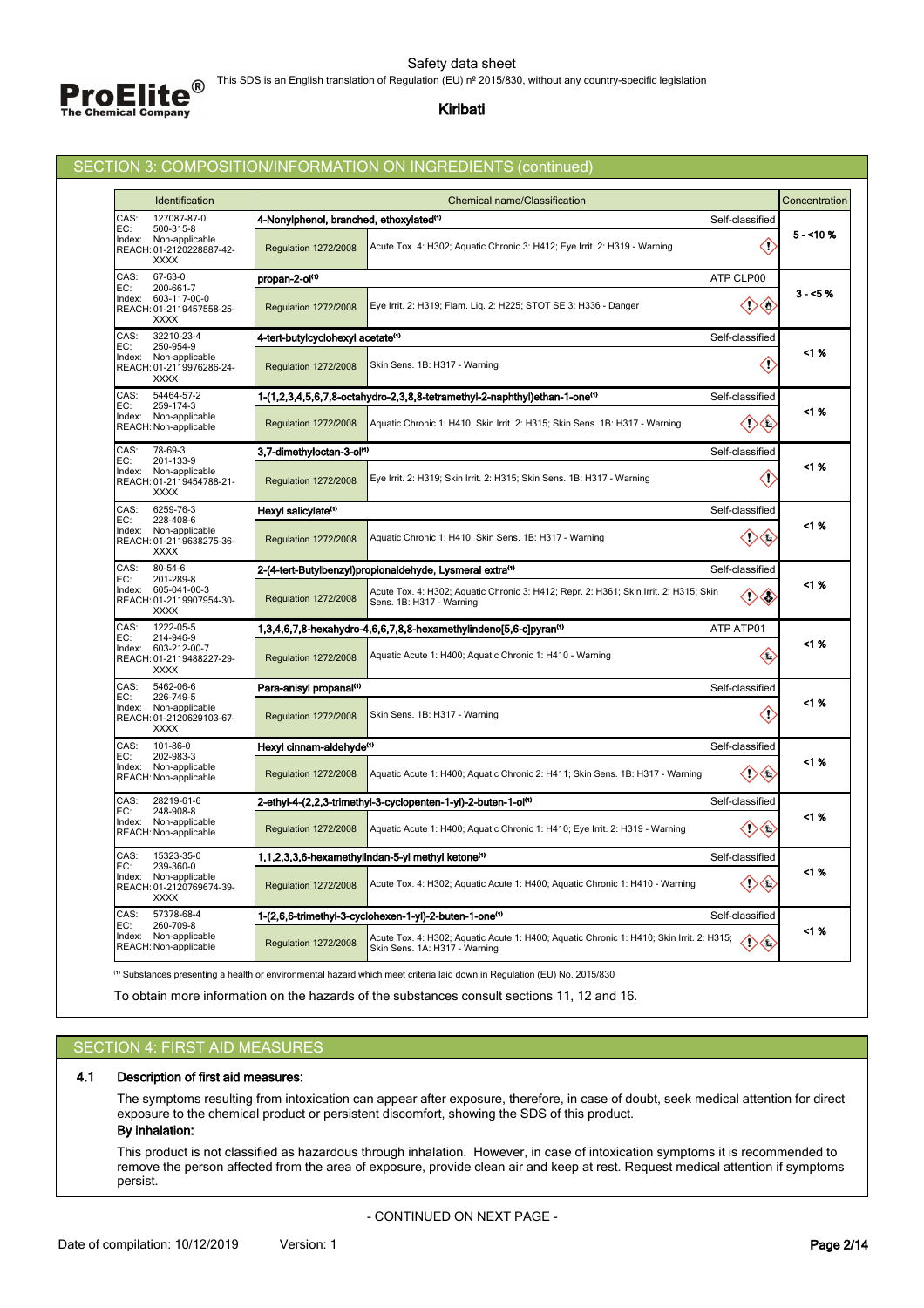

### **Kiribati**

### SECTION 4: FIRST AID MEASURES (continued)

### **By skin contact:**

This product is not classified as hazardous when in contact with the skin. However, in case of skin contact it is recommended to remove contaminated clothes and shoes, rinse the skin or if necessary shower the affected person thoroughly with cold water and neutral soap. In case of serious reaction consult a doctor.

### **By eye contact:**

Rinse eyes thoroughly with water for at least 15 minutes. If the injured person uses contact lenses, these should be removed unless they are stuck to the eyes, in which case removal could cause further damage. In all cases, after cleaning, a doctor should be consulted as quickly as possible with the SDS for the product.

## **By ingestion/aspiration:**

Do not induce vomiting, but if it does happen keep the head down to avoid aspiration. Keep the person affected at rest. Rinse out the mouth and throat, as they may have been affected during ingestion.

### **4.2 Most important symptoms and effects, both acute and delayed:**

Acute and delayed effects are indicated in sections 2 and 11.

#### **4.3 Indication of any immediate medical attention and special treatment needed:**

Non-applicable

# SECTION 5: FIREFIGHTING MEASURES

### **5.1 Extinguishing media:**

### **Suitable extinguishing media:**

Product is non-flammable under normal conditions of storage, manipulation and use, but the product contains flammable substances. In the case of inflammation as a result of improper manipulation, storage or use preferably use polyvalent powder extinguishers (ABC powder), in accordance with the Regulation on fire protection systems.

## **Unsuitable extinguishing media:**

IT IS RECOMMENDED NOT to use full jet water as an extinguishing agent.

#### **5.2 Special hazards arising from the substance or mixture:**

As a result of combustion or thermal decomposition reactive sub-products are created that can become highly toxic and, consequently, can present a serious health risk.

### **5.3 Advice for firefighters:**

Depending on the magnitude of the fire it may be necessary to use full protective clothing and self-contained breathing apparatus (SCBA). Minimum emergency facilities and equipment should be available (fire blankets, portable first aid kit,...) in accordance with Directive 89/654/EC.

### **Additional provisions:**

Act in accordance with the Internal Emergency Plan and the Information Sheets on actions to take after an accident or other emergencies. Eliminate all sources of ignition. In case of fire, cool the storage containers and tanks for products susceptible to combustion, explosion or BLEVE as a result of high temperatures. Avoid spillage of the products used to extinguish the fire into an aqueous medium.

### SECTION 6: ACCIDENTAL RELEASE MEASURES

#### **6.1 Personal precautions, protective equipment and emergency procedures:**

Isolate leaks provided that there is no additional risk for the people performing this task. Evacuate the area and keep out those without protection. Personal protection equipment must be used against potential contact with the spilt product (See section 8). Above all prevent the formation of any vapour-air flammable mixtures, through either ventilation or the use of an inert medium. Destroy any source of ignition. Eliminate electrostatic charges by interconnecting all the conductive surfaces on which static electricity could form, and also ensuring that all surfaces are connected to the ground.

#### **6.2 Environmental precautions:**

Avoid at all cost any type of spillage into an aqueous medium. Contain the product absorbed appropriately in hermetically sealed containers. Notify the relevant authority in case of exposure to the general public or the environment.

## **6.3 Methods and material for containment and cleaning up:**

#### It is recommended:

Absorb the spillage using sand or inert absorbent and move it to a safe place. Do not absorb in sawdust or other combustible absorbents. For any concern related to disposal consult section 13.

### **6.4 Reference to other sections:**

See sections 8 and 13.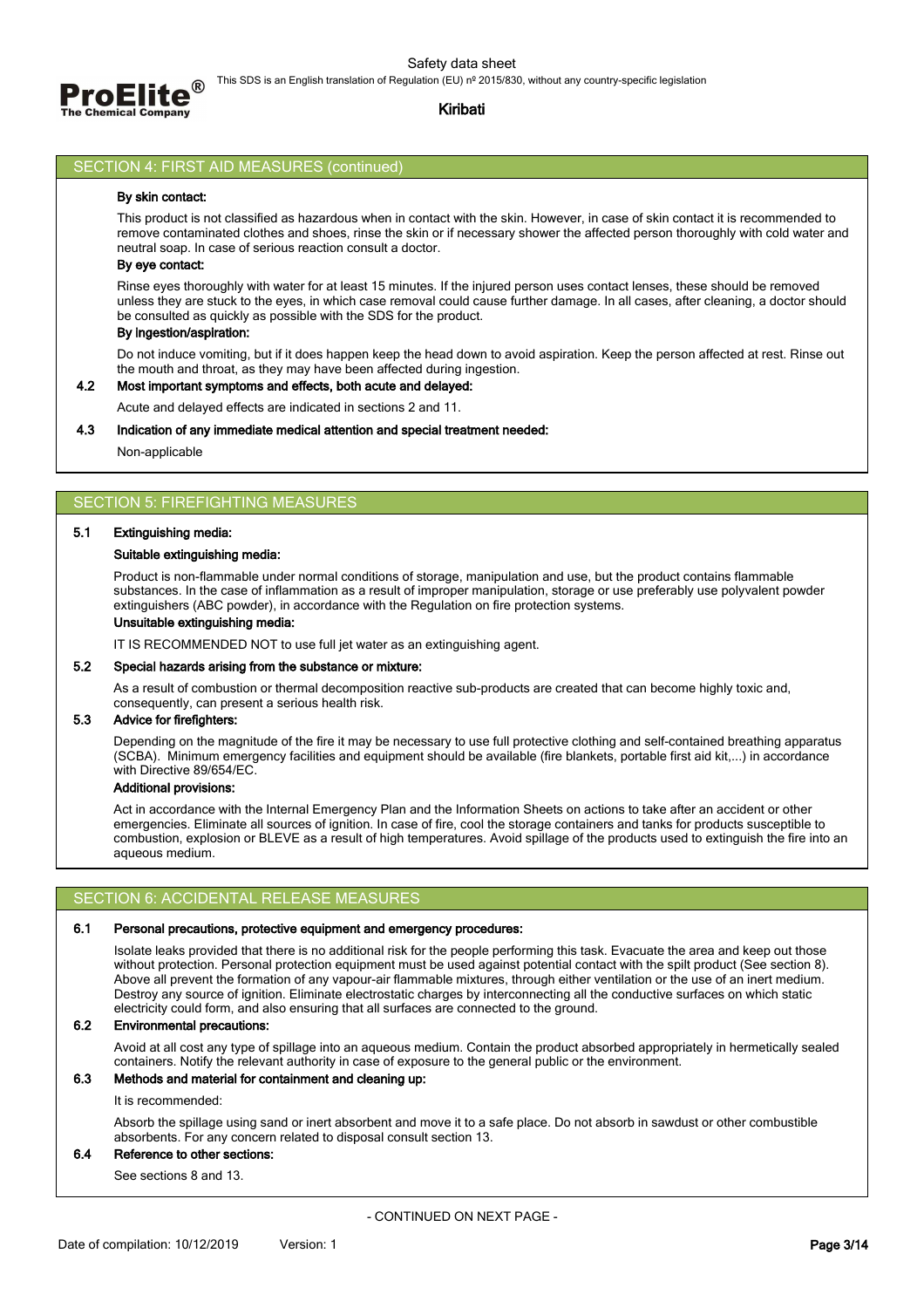

# Safety data sheet

This SDS is an English translation of Regulation (EU) nº 2015/830, without any country-specific legislation

# **Kiribati**

## SECTION 7: HANDLING AND STORAGE

### **7.1 Precautions for safe handling:**

### A.- Precautions for safe manipulation

Comply with the current legislation concerning the prevention of industrial risks. Keep containers hermetically sealed. Control spills and residues, destroying them with safe methods (section 6). Avoid leakages from the container. Maintain order and cleanliness where dangerous products are used.

B.- Technical recommendations for the prevention of fires and explosions

Avoid the evaporation of the product as it contains flammable substances, which could form flammable vapour/air mixtures in the presence of sources of ignition. Control sources of ignition (mobile phones, sparks,...) and transfer at slow speeds to avoid the creation of electrostatic charges. Consult section 10 for conditions and materials that should be avoided.

C.- Technical recommendations to prevent ergonomic and toxicological risks

Do not eat or drink during the process, washing hands afterwards with suitable cleaning products.

D.- Technical recommendations to prevent environmental risks

Due to the danger of this product for the environment it is recommended to use it within an area containing contamination control barriers in case of spillage, as well as having absorbent material in close proximity.

### **7.2 Conditions for safe storage, including any incompatibilities:**

A.- Technical measures for storage

Minimum Temp.: 5 °C Maximum Temp.: 35 °C

Maximum time: 24 Months

B.- General conditions for storage

Avoid sources of heat, radiation, static electricity and contact with food. For additional information see subsection 10.5

## **7.3 Specific end use(s):**

Except for the instructions already specified it is not necessary to provide any special recommendation regarding the uses of this product.

## SECTION 8: EXPOSURE CONTROLS/PERSONAL PROTE

## **8.1 Control parameters:**

Substances whose occupational exposure limits have to be monitored in the workplace (European OEL, not country-specific legislation):

There are no occupational exposure limits for the substances contained in the product

### **DNEL (Workers):**

|                                                                    |            |                | Short exposure |                         | Long exposure  |
|--------------------------------------------------------------------|------------|----------------|----------------|-------------------------|----------------|
| Identification                                                     |            | Systemic       | Local          | Systemic                | Local          |
| propan-2-ol                                                        | Oral       | Non-applicable | Non-applicable | Non-applicable          | Non-applicable |
| CAS: 67-63-0                                                       | Dermal     | Non-applicable | Non-applicable | 888 mg/kg               | Non-applicable |
| EC: 200-661-7                                                      | Inhalation | Non-applicable | Non-applicable | 500 mg/ $m3$            | Non-applicable |
| 3,7-dimethyloctan-3-ol                                             | Oral       | Non-applicable | Non-applicable | Non-applicable          | Non-applicable |
| CAS: 78-69-3                                                       | Dermal     | Non-applicable | Non-applicable | 3.16 mg/kg              | Non-applicable |
| EC: 201-133-9                                                      | Inhalation | Non-applicable | Non-applicable | 11,14 mg/m <sup>3</sup> | Non-applicable |
| Hexyl salicylate                                                   | Oral       | Non-applicable | Non-applicable | Non-applicable          | Non-applicable |
| CAS: 6259-76-3                                                     | Dermal     | Non-applicable | Non-applicable | $6,4$ mg/kg             | Non-applicable |
| $EC: 228-408-6$                                                    | Inhalation | Non-applicable | Non-applicable | $1.7 \text{ mg/m}^3$    | Non-applicable |
| 2-(4-tert-Butylbenzyl)propionaldehyde, Lysmeral extra              | Oral       | Non-applicable | Non-applicable | Non-applicable          | Non-applicable |
| CAS: 80-54-6                                                       | Dermal     | Non-applicable | Non-applicable | 1,79 mg/kg              | Non-applicable |
| EC: 201-289-8                                                      | Inhalation | Non-applicable | Non-applicable | $0,44 \text{ mg/m}^3$   | Non-applicable |
| 1,3,4,6,7,8-hexahydro-4,6,6,7,8,8-hexamethylindeno[5,6-c]<br>pyran | Oral       | Non-applicable | Non-applicable | Non-applicable          | Non-applicable |
| CAS: 1222-05-5                                                     | Dermal     | Non-applicable | Non-applicable | 60 mg/kg                | Non-applicable |
| EC: 214-946-9                                                      | Inhalation | Non-applicable | Non-applicable | $22 \text{ mg/m}^3$     | Non-applicable |
| Para-anisyl propanal                                               | Oral       | Non-applicable | Non-applicable | Non-applicable          | Non-applicable |
| CAS: 5462-06-6                                                     | Dermal     | Non-applicable | Non-applicable | $1,8$ mg/kg             | Non-applicable |
| EC: 226-749-5                                                      | Inhalation | Non-applicable | Non-applicable | 6.35 mg/m <sup>3</sup>  | Non-applicable |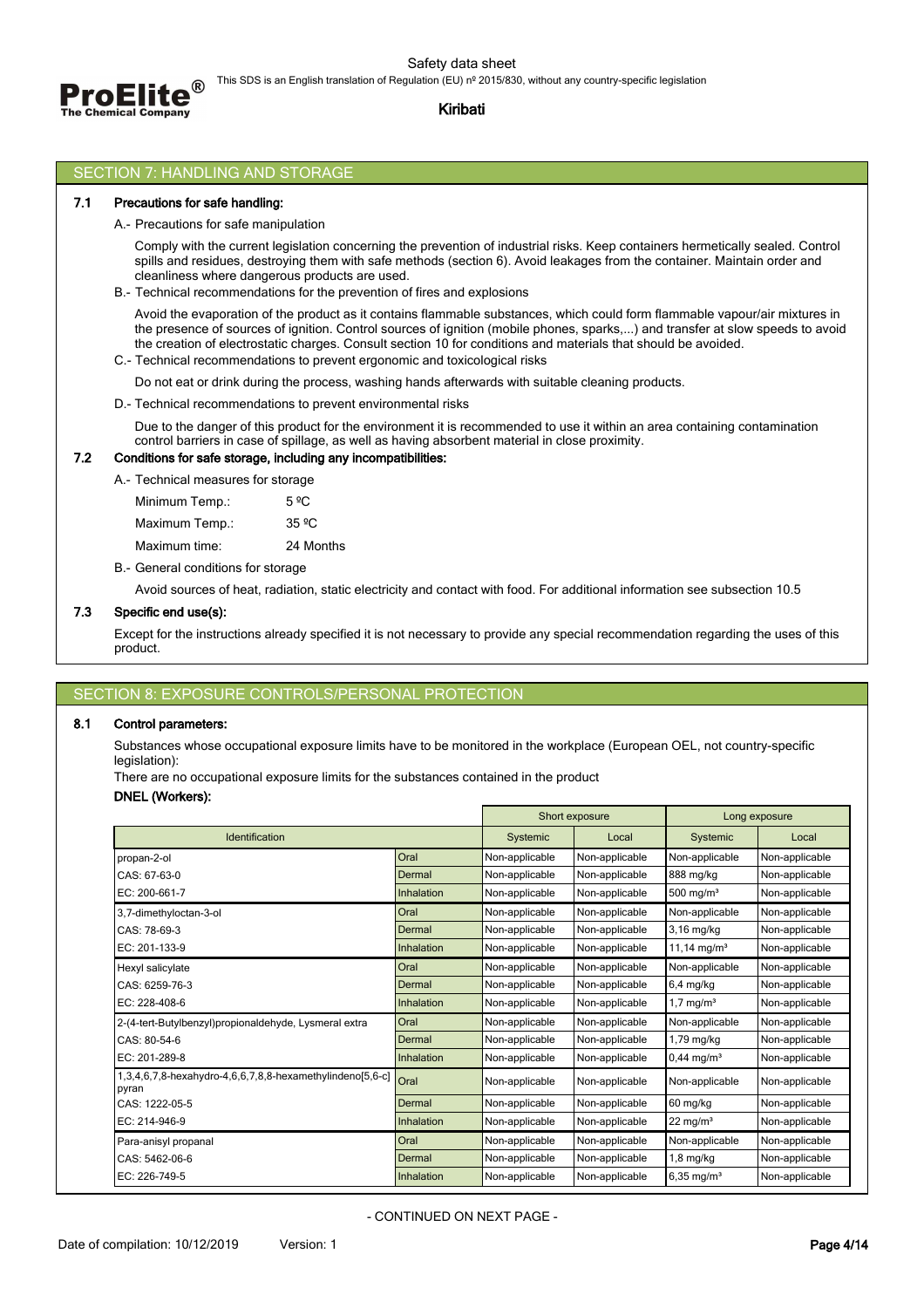# SECTION 8: EXPOSURE CONTROLS/PERSONAL PROTECTION (continued)

# **DNEL (General population):**

|                                                                    |                      | Short exposure          |                             | Long exposure            |                        |  |
|--------------------------------------------------------------------|----------------------|-------------------------|-----------------------------|--------------------------|------------------------|--|
| Identification                                                     |                      | Systemic                | Local                       | Systemic                 | Local                  |  |
| propan-2-ol                                                        | Oral                 | Non-applicable          | Non-applicable              | 26 mg/kg                 | Non-applicable         |  |
| CAS: 67-63-0                                                       | Dermal               | Non-applicable          | Non-applicable              | 319 mg/kg                | Non-applicable         |  |
| EC: 200-661-7                                                      | Inhalation           | Non-applicable          | Non-applicable              | 89 mg/m <sup>3</sup>     | Non-applicable         |  |
| 3,7-dimethyloctan-3-ol                                             | Oral                 | Non-applicable          | Non-applicable              | 1,58 mg/kg               | Non-applicable         |  |
| CAS: 78-69-3                                                       | Dermal               | Non-applicable          | Non-applicable              | 1,58 mg/kg               | Non-applicable         |  |
| EC: 201-133-9                                                      | Inhalation           | Non-applicable          | Non-applicable              | $2,75 \,\mathrm{mg/m^3}$ | Non-applicable         |  |
| Hexyl salicylate                                                   | Oral                 | Non-applicable          | Non-applicable              | 0,3 mg/kg                | Non-applicable         |  |
| CAS: 6259-76-3                                                     | Dermal               | Non-applicable          | Non-applicable              | 3,2 mg/kg                | Non-applicable         |  |
| EC: 228-408-6                                                      | Inhalation           | Non-applicable          | Non-applicable              | $0,4$ mg/m <sup>3</sup>  | Non-applicable         |  |
| 2-(4-tert-Butylbenzyl)propionaldehyde, Lysmeral extra              | Oral                 | Non-applicable          | Non-applicable              | 0,062 mg/kg              | Non-applicable         |  |
| CAS: 80-54-6                                                       | Dermal               | Non-applicable          | Non-applicable              | 0,89 mg/kg               | Non-applicable         |  |
| EC: 201-289-8                                                      | Inhalation           | Non-applicable          | Non-applicable              | $0,11 \,\mathrm{mg/m^3}$ | Non-applicable         |  |
| 1,3,4,6,7,8-hexahydro-4,6,6,7,8,8-hexamethylindeno[5,6-c]<br>pyran | Oral                 | Non-applicable          | Non-applicable              | 3,8 mg/kg                | Non-applicable         |  |
| CAS: 1222-05-5                                                     | Dermal               | Non-applicable          | Non-applicable              | 36 mg/kg                 | Non-applicable         |  |
| EC: 214-946-9                                                      | Inhalation           | Non-applicable          | Non-applicable              | $6,5 \text{ mg/m}^3$     | Non-applicable         |  |
| Para-anisyl propanal                                               | Oral                 | Non-applicable          | Non-applicable              | 1,08 mg/kg               | Non-applicable         |  |
| CAS: 5462-06-6                                                     | Dermal               | Non-applicable          | Non-applicable              | 1,08 mg/kg               | Non-applicable         |  |
| EC: 226-749-5                                                      | Inhalation           | Non-applicable          | Non-applicable              | $1,88 \text{ mg/m}^3$    | Non-applicable         |  |
| PNEC:                                                              |                      |                         |                             |                          |                        |  |
| Identification                                                     |                      |                         |                             |                          |                        |  |
| propan-2-ol                                                        | <b>STP</b>           | 2251 mg/L               | Fresh water                 |                          | 140,9 mg/L             |  |
| CAS: 67-63-0                                                       | Soil                 | 28 mg/kg                | Marine water                |                          | 140,9 mg/L             |  |
| EC: 200-661-7                                                      | Intermittent         | 140,9 mg/L              | Sediment (Fresh water)      |                          | 552 mg/kg              |  |
|                                                                    | Oral                 | $0,16$ g/kg             | Sediment (Marine water)     |                          | 552 mg/kg              |  |
| 4-tert-butylcyclohexyl acetate                                     | <b>STP</b>           | 12,2 mg/L               | Fresh water                 |                          | 0,0053 mg/L            |  |
| CAS: 32210-23-4                                                    | Soil                 | 0,42 mg/kg              | <b>Marine water</b>         |                          | 0,00053 mg/L           |  |
| EC: 250-954-9                                                      | Intermittent         | 0,053 mg/L              | Sediment (Fresh water)      |                          | 2,01 mg/kg             |  |
|                                                                    | Oral                 | 0,06667 g/kg            | Sediment (Marine water)     |                          | 0,21 mg/kg             |  |
| 3,7-dimethyloctan-3-ol                                             | <b>STP</b>           | 450 mg/L                | Fresh water                 |                          | 0,009 mg/L             |  |
| CAS: 78-69-3                                                       | Soil                 | $0,011$ mg/kg           | Marine water                |                          | $0,001$ mg/L           |  |
| EC: 201-133-9                                                      | Intermittent         | 0,089 mg/L              | Sediment (Fresh water)      |                          | 0,082 mg/kg            |  |
|                                                                    | Oral                 | Non-applicable          | Sediment (Marine water)     |                          | $0,008$ mg/kg          |  |
| Hexyl salicylate                                                   | <b>STP</b>           | $10$ mg/L               | <b>Fresh water</b>          |                          | $0$ mg/L               |  |
| CAS: 6259-76-3                                                     | Soil                 | $0,054$ mg/kg           | <b>Marine water</b>         |                          | 0 mg/L                 |  |
| EC: 228-408-6                                                      | Intermittent         | $0,004$ mg/L            | Sediment (Fresh water)      |                          | 0,272 mg/kg            |  |
|                                                                    | Oral                 | Non-applicable          | Sediment (Marine water)     |                          | 0,027 mg/kg            |  |
| 2-(4-tert-Butylbenzyl)propionaldehyde, Lysmeral extra              | <b>STP</b>           | $10$ mg/L               | Fresh water                 |                          | 0,004 mg/L             |  |
| CAS: 80-54-6                                                       | Soil                 | 0,103 mg/kg             | Marine water                |                          | $0$ mg/L               |  |
| EC: 201-289-8                                                      | Intermittent         | 0,024 mg/L              | Sediment (Fresh water)      |                          | 0,528 mg/kg            |  |
| 1,3,4,6,7,8-hexahydro-4,6,6,7,8,8-hexamethylindeno[5,6-c]          | Oral                 | Non-applicable          | Sediment (Marine water)     |                          | $0,053$ mg/kg          |  |
| pyran                                                              | <b>STP</b>           | 1 $mg/L$                | <b>Fresh water</b>          |                          | 0,0044 mg/L            |  |
| CAS: 1222-05-5                                                     | Soil                 | 0,31 mg/kg<br>0,03 mg/L | Marine water                |                          | 0,00044 mg/L           |  |
| EC: 214-946-9                                                      | Intermittent<br>Oral | 0,0033 g/kg             | Sediment (Fresh water)      |                          | 2 mg/kg<br>0,394 mg/kg |  |
|                                                                    | <b>STP</b>           |                         | Sediment (Marine water)     |                          | 0,0052 mg/L            |  |
| Para-anisyl propanal<br>CAS: 5462-06-6                             | Soil                 | 3 mg/L<br>0,0178 mg/kg  | Fresh water<br>Marine water |                          | 0,00052 mg/L           |  |
| EC: 226-749-5                                                      | Intermittent         | Non-applicable          | Sediment (Fresh water)      |                          | $0,104$ mg/kg          |  |
|                                                                    | Oral                 | Non-applicable          | Sediment (Marine water)     |                          | 0,0104 mg/kg           |  |
|                                                                    |                      |                         |                             |                          |                        |  |

# **8.2 Exposure controls:**

A.- General security and hygiene measures in the work place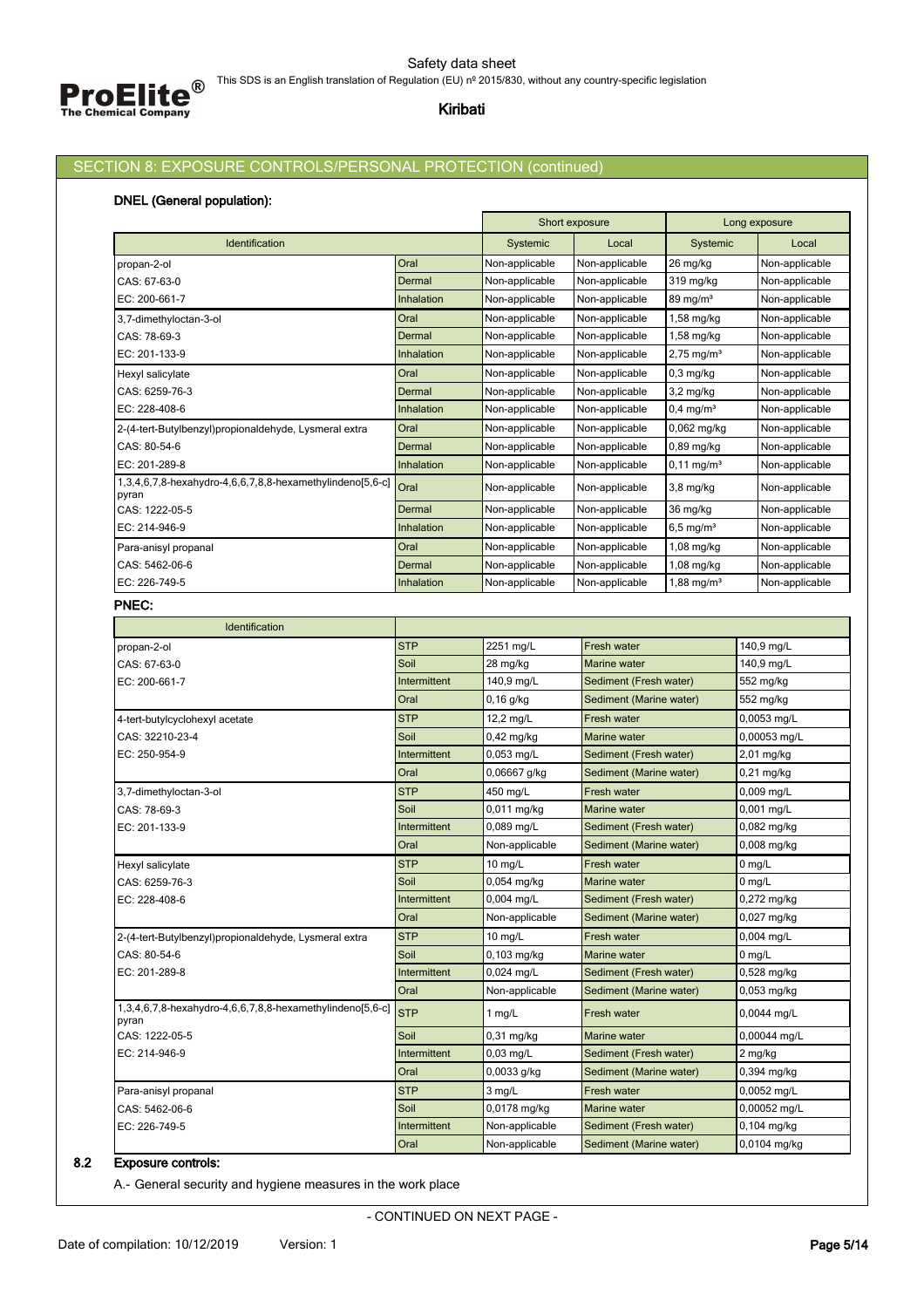Safety data sheet



This SDS is an English translation of Regulation (EU) nº 2015/830, without any country-specific legislation

## **Kiribati**

## SECTION 8: EXPOSURE CONTROLS/PERSONAL PROTECTION (continued)

As a preventative measure it is recommended to use basic Personal Protective Equipment, with the corresponding <<CE marking>> in accordance with Regulation (EU) 2016/425. For more information on Personal Protective Equipment (storage, use, cleaning, maintenance, class of protection,…) consult the information leaflet provided by the manufacturer. For more information see subsection 7.1. All information contained herein is a recommendation which needs some specification from the labour risk prevention services as it is not known whether the company has additional measures at its disposal.

B.- Respiratory protection

The use of protection equipment will be necessary if a mist forms or if the occupational exposure limits are exceeded.

C.- Specific protection for the hands

| Pictogram                                    | PPE                                      | Labelling    | <b>CEN Standard</b> | <b>Remarks</b>                                                                                                                                                                                                                                            |
|----------------------------------------------|------------------------------------------|--------------|---------------------|-----------------------------------------------------------------------------------------------------------------------------------------------------------------------------------------------------------------------------------------------------------|
| $\mathbb{Z}$<br>Mandatory hand<br>protection | Protective gloves against<br>minor risks | <b>CAT I</b> |                     | Replace gloves in case of any sign of damage. For<br>prolonged periods of exposure to the product for<br>professional users/industrials, we recommend using<br>CE III gloves in line with standards EN 420:2004+<br>A1:2010 and EN ISO 374-1:2016+A1:2018 |

As the product is a mixture of several substances, the resistance of the glove material can not be calculated in advance with total reliability and has therefore to be checked prior to the application.

### D.- Ocular and facial protection

| Pictogram                             | <b>PPE</b>                                       | Labelling     | <b>CEN Standard</b>             | <b>Remarks</b>                                                                                                                  |
|---------------------------------------|--------------------------------------------------|---------------|---------------------------------|---------------------------------------------------------------------------------------------------------------------------------|
| ৻ভ∙ত৳<br>Mandatory face<br>protection | Panoramic glasses against<br>splash/projections. | <b>CAT II</b> | EN 166:2002<br>EN ISO 4007:2018 | Clean daily and disinfect periodically according to<br>the manufacturer's instructions. Use if there is a<br>risk of splashing. |

# E.- Body protection

| Pictogram | PPE                  | Labelling          | <b>CEN Standard</b> | <b>Remarks</b>                                                                                                                                                                                                                                                                   |
|-----------|----------------------|--------------------|---------------------|----------------------------------------------------------------------------------------------------------------------------------------------------------------------------------------------------------------------------------------------------------------------------------|
|           | Work clothing        | CAT                |                     | Replace before any evidence of deterioration. For<br>periods of prolonged exposure to the product for<br>professional/industrial users CE III is<br>recommended, in accordance with the regulations<br>in EN ISO 6529:2013, EN ISO 6530:2005, EN ISO<br>13688:2013, EN 464:1994. |
|           | Anti-slip work shoes | CE<br><b>CAT I</b> | EN ISO 20347:2012   | Replace before any evidence of deterioration. For<br>periods of prolonged exposure to the product for<br>professional/industrial users CE III is<br>recommended, in accordance with the regulations<br>in EN ISO 20345:2012 y EN 13832-1:2007                                    |

F.- Additional emergency measures

| <b>Emergency measure</b>          | <b>Standards</b>                                       | <b>Emergency measure</b>             | <b>Standards</b>                               |
|-----------------------------------|--------------------------------------------------------|--------------------------------------|------------------------------------------------|
| 鸁<br>÷<br><b>Emergency shower</b> | <b>ANSI Z358-1</b><br>ISO 3864-1:2011, ISO 3864-4:2011 | $\odot$<br><br>Ŧ<br>Eyewash stations | DIN 12 899<br>ISO 3864-1:2011, ISO 3864-4:2011 |

### **Environmental exposure controls:**

In accordance with the community legislation for the protection of the environment it is recommended to avoid environmental spillage of both the product and its container. For additional information see subsection 7.1.D

## **Volatile organic compounds:**

With regard to Directive 2010/75/EU, this product has the following characteristics:

| $V.O.C.$ (Supply):                 | 4,42 % weight                                 |
|------------------------------------|-----------------------------------------------|
| V.O.C. density at 20 $^{\circ}$ C: | 44,24 kg/m <sup>3</sup> $(44,24 \text{ g/L})$ |
| Average carbon number:             | 3.67                                          |
| Average molecular weight:          | 69,36 g/mol                                   |

# SECTION 9: PHYSICAL AND CHEMICAL PROPERTIES

## **9.1 Information on basic physical and chemical properties:**

For complete information see the product datasheet.

\*Not relevant due to the nature of the product, not providing information property of its hazards.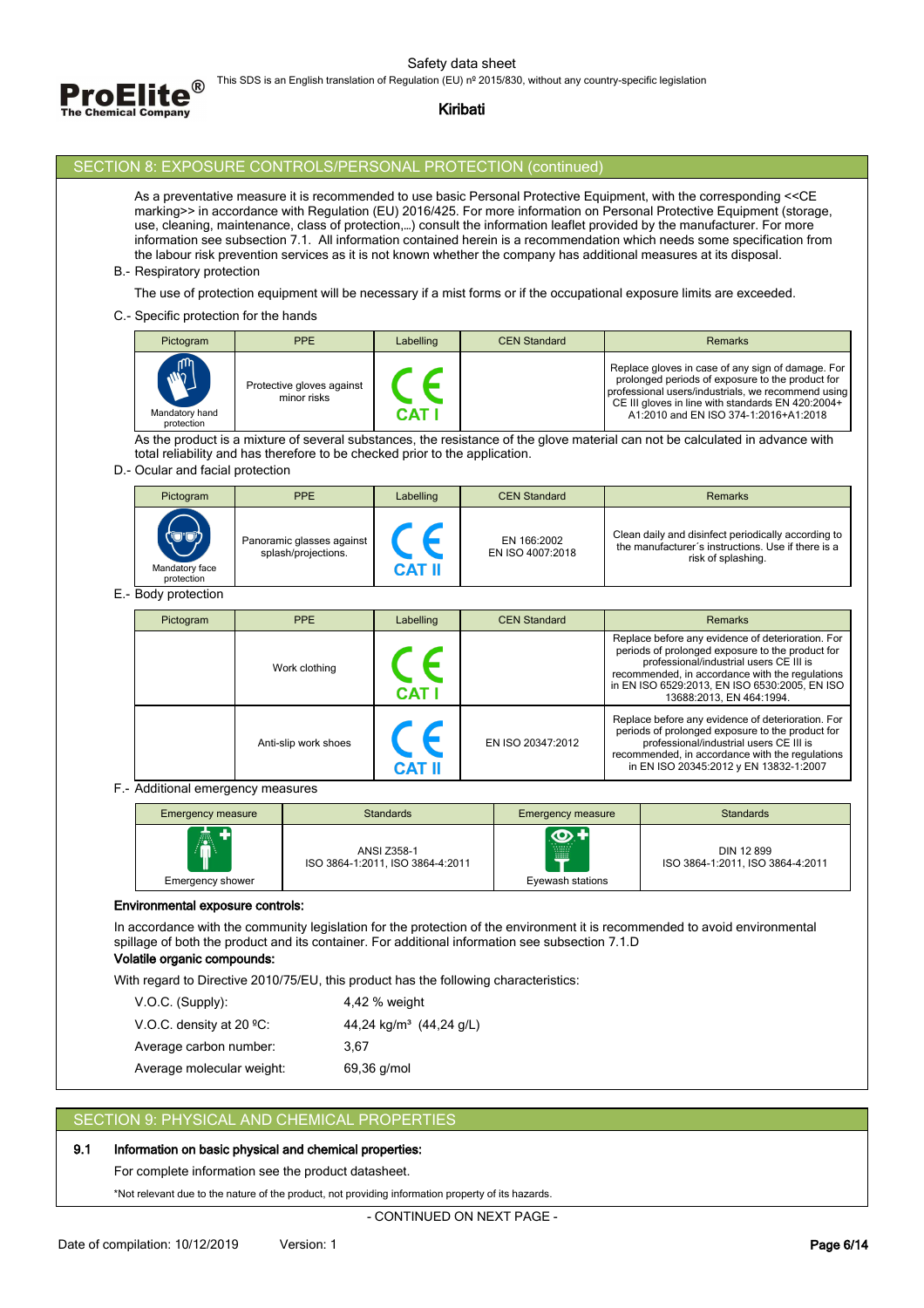

|     | SECTION 9: PHYSICAL AND CHEMICAL PROPERTIES (continued)                                            |                              |
|-----|----------------------------------------------------------------------------------------------------|------------------------------|
|     | Appearance:                                                                                        |                              |
|     | Physical state at 20 °C:                                                                           | Liquid                       |
|     | Appearance:                                                                                        | Fluid                        |
|     | Colour:                                                                                            | Colourless                   |
|     | Odour:                                                                                             | Aromatic                     |
|     | Odour threshold:                                                                                   | Non-applicable *             |
|     | <b>Volatility:</b>                                                                                 |                              |
|     | Boiling point at atmospheric pressure:                                                             | 101 °C                       |
|     | Vapour pressure at 20 °C:                                                                          | 2379 Pa                      |
|     | Vapour pressure at 50 °C:                                                                          | 12519,37 Pa (12,52 kPa)      |
|     | Evaporation rate at 20 °C:                                                                         | Non-applicable *             |
|     | Product description:                                                                               |                              |
|     | Density at 20 °C:                                                                                  | 980 - 1020 kg/m <sup>3</sup> |
|     | Relative density at 20 °C:                                                                         | $0,98 - 1,02$                |
|     | Dynamic viscosity at 20 °C:                                                                        | Non-applicable *             |
|     | Kinematic viscosity at 20 °C:                                                                      | Non-applicable *             |
|     | Kinematic viscosity at 40 °C:                                                                      | Non-applicable *             |
|     | Concentration:                                                                                     | Non-applicable *             |
|     | pH:                                                                                                | $5,3 - 5,7$                  |
|     | Vapour density at 20 °C:                                                                           | Non-applicable *             |
|     | Partition coefficient n-octanol/water 20 °C:                                                       | Non-applicable *             |
|     | Solubility in water at 20 °C:                                                                      |                              |
|     | Solubility properties:                                                                             | Non-applicable *             |
|     | Decomposition temperature:                                                                         | Non-applicable *             |
|     | Melting point/freezing point:                                                                      | Non-applicable *             |
|     | Explosive properties:                                                                              | Non-applicable *             |
|     | Oxidising properties:                                                                              | Non-applicable *             |
|     | <b>Flammability:</b>                                                                               |                              |
|     | Flash Point:                                                                                       | 61 <sup>o</sup> C            |
|     | Heat of combustion:                                                                                | Non-applicable *             |
|     | Flammability (solid, gas):                                                                         | Non-applicable *             |
|     | Autoignition temperature:                                                                          | 235 °C                       |
|     | Lower flammability limit:                                                                          | Non-applicable *             |
|     | Upper flammability limit:                                                                          | Non-applicable *             |
|     | <b>Explosive:</b>                                                                                  |                              |
|     | Lower explosive limit:                                                                             | Non-applicable *             |
|     | Upper explosive limit:                                                                             | Non-applicable *             |
| 9.2 | Other information:                                                                                 |                              |
|     | Surface tension at 20 °C:                                                                          | Non-applicable *             |
|     | Refraction index:                                                                                  | Non-applicable *             |
|     | *Not relevant due to the nature of the product, not providing information property of its hazards. |                              |

# SECTION 10: STABILITY AND REACTIVITY

# **10.1 Reactivity:**

No hazardous reactions are expected because the product is stable under recommended storage conditions. See section 7.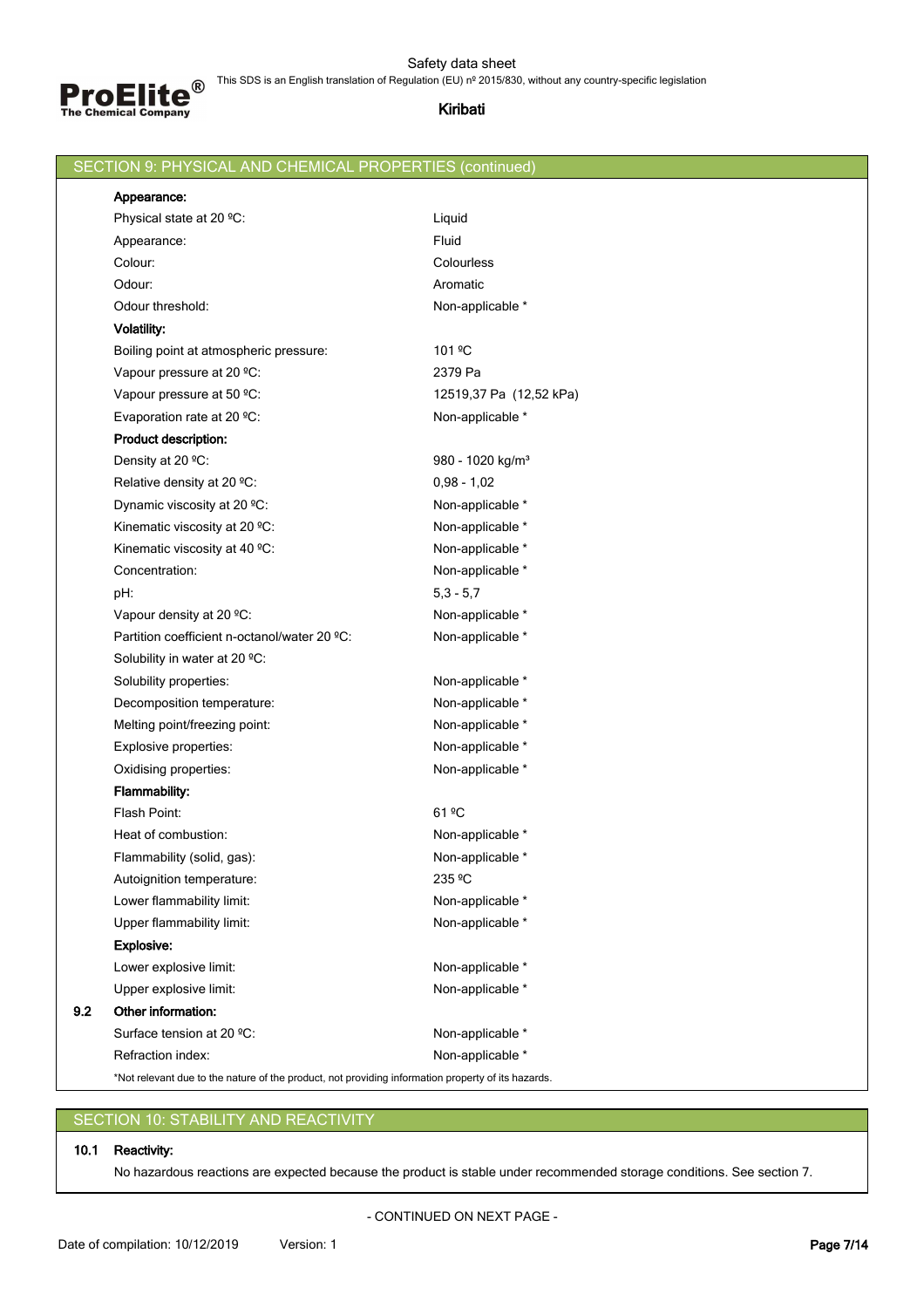



# **Kiribati**

### SECTION 10: STABILITY AND REACTIVITY (continued)

### **10.2 Chemical stability:**

Chemically stable under the conditions of storage, handling and use.

### **10.3 Possibility of hazardous reactions:**

Under the specified conditions, hazardous reactions that lead to excessive temperatures or pressure are not expected.

### **10.4 Conditions to avoid:**

Applicable for handling and storage at room temperature:

| Shock and friction | Contact with air | Increase in temperature | Sunliaht   | $\cdots$<br>Humiditv |
|--------------------|------------------|-------------------------|------------|----------------------|
| Not applicable     | Not applicable   | Precaution              | Precaution | Not applicable       |

#### **10.5 Incompatible materials:**

| N <sub>Io</sub> | Acids              | <b>Water</b>   | $\cdots$<br>Jxidisina materials | Combustible materials | <b>Others</b>                    |
|-----------------|--------------------|----------------|---------------------------------|-----------------------|----------------------------------|
|                 | Avoid strong acids | Not applicable | Avoid direct impact             | t applicable          | alkalis or strong bases<br>Avoid |

### **10.6 Hazardous decomposition products:**

See subsection 10.3, 10.4 and 10.5 to find out the specific decomposition products. Depending on the decomposition conditions, complex mixtures of chemical substances can be released: carbon dioxide (CO2), carbon monoxide and other organic compounds.

### SECTION 11: TOXICOLOGICAL INFORMATION

#### **11.1 Information on toxicological effects:**

The experimental information related to the toxicological properties of the product itself is not available

#### **Dangerous health implications:**

In case of exposure that is repetitive, prolonged or at concentrations higher than the recommended occupational exposure limits, adverse effects on health may result, depending on the means of exposure:

A- Ingestion (acute effect):

- Acute toxicity : Based on available data, the classification criteria are not met, however, it contains substances classified as dangerous for consumption. For more information see section 3.
- Corrosivity/Irritability: Based on available data, the classification criteria are not met. However, it does contain substances classified as dangerous for this effect. For more information see section 3.
- B- Inhalation (acute effect):
	- Acute toxicity : Based on available data, the classification criteria are not met, as it does not contain substances classified as dangerous for inhalation. For more information see section 3.
	- Corrosivity/Irritability: Based on available data, the classification criteria are not met, as it does not contain substances classified as dangerous for this effect. For more information see section 3.
- C- Contact with the skin and the eyes (acute effect):
- Contact with the skin: Based on available data, the classification criteria are not met. However, it contains substances
	- classified as dangerous for skin contact. For more information see section 3.
	- Contact with the eyes: Based on available data, the classification criteria are not met. However, it does contain substances classified as dangerous for this effect. For more information see section 3.
- D- CMR effects (carcinogenicity, mutagenicity and toxicity to reproduction):
	- Carcinogenicity: Based on available data, the classification criteria are not met, as it does not contain substances classified as dangerous for the effects mentioned. For more information see section 3.
	- IARC: propan-2-ol (3); Coumarin (3)
	- Mutagenicity: Based on available data, the classification criteria are not met, as it does not contain substances classified as dangerous for this effect. For more information see section 3.
	- Reproductive toxicity: Based on available data, the classification criteria are not met. However, it does contain substances classified as dangerous for this effect. For more information see section 3.
- E- Sensitizing effects:
	- Respiratory: Based on available data, the classification criteria are not met, as it does not contain substances classified as dangerous with sensitising effects. For more information see section 3.
	- Cutaneous: Based on available data, the classification criteria are not met. However, it contains substances classified as dangerous with sensitising effects. For more information see section 3.
- F- Specific target organ toxicity (STOT) single exposure:

Based on available data, the classification criteria are not met. However, it contains substances classified as dangerous for inhalation. For more information see section 3.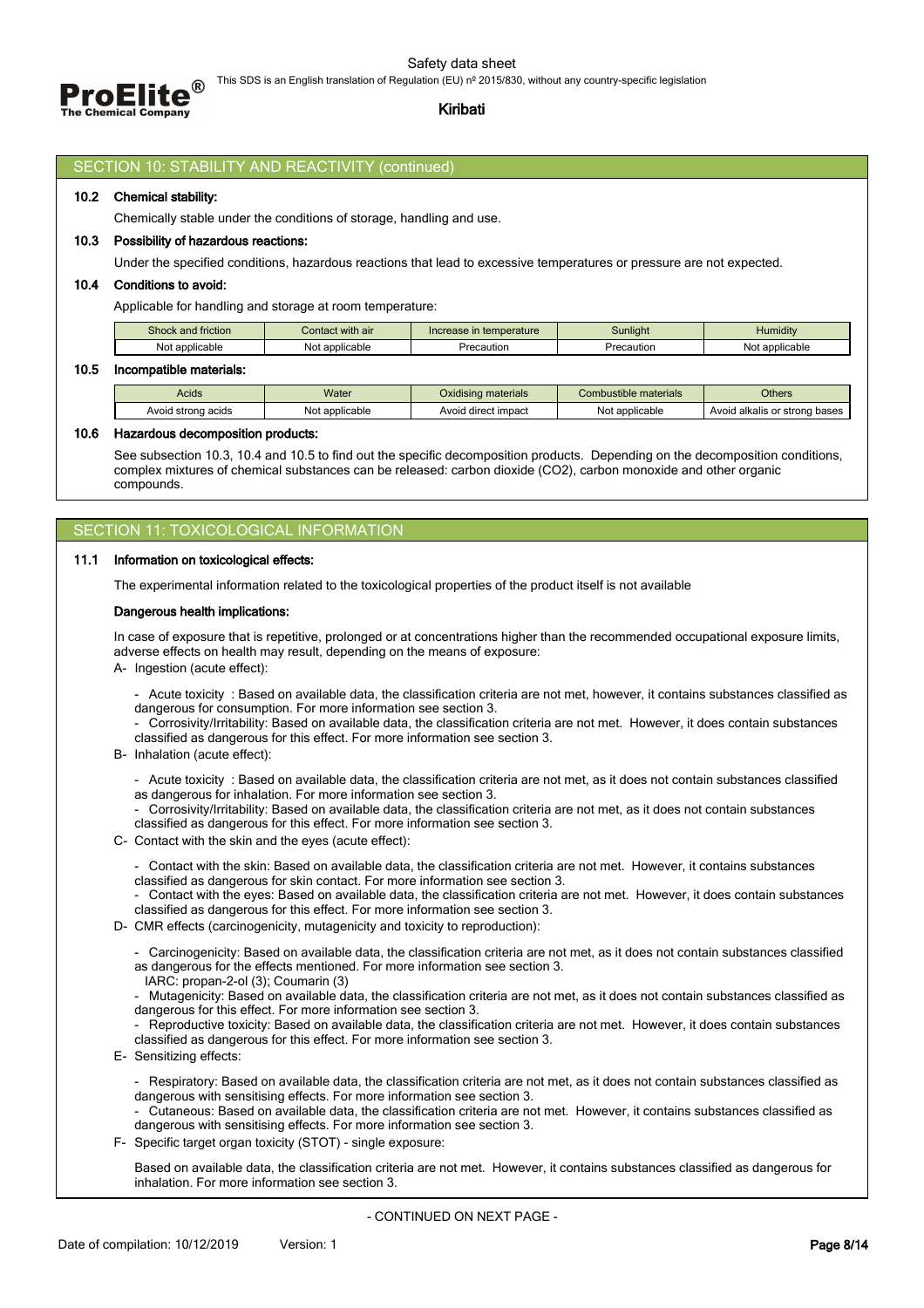

# SECTION 11: TOXICOLOGICAL INFORMATION (continued)

### G- Specific target organ toxicity (STOT)-repeated exposure:

- Specific target organ toxicity (STOT)-repeated exposure: Based on available data, the classification criteria are not met, as
- it does not contain substances classified as dangerous for this effect. For more information see section 3.
- Skin: Based on available data, the classification criteria are not met, as it does not contain substances classified as
- dangerous for this effect. For more information see section 3.
- H- Aspiration hazard:

Based on available data, the classification criteria are not met, as it does not contain substances classified as dangerous for this effect. For more information see section 3.

# **Other information:** Non-applicable

### **Specific toxicology information on the substances:**

| Identification                                                          |                        | Acute toxicity   | Genus  |
|-------------------------------------------------------------------------|------------------------|------------------|--------|
| propan-2-ol                                                             | LD50 oral              | 5280 mg/kg       | Rat    |
| CAS: 67-63-0                                                            | LD50 dermal            | 12800 mg/kg      | Rat    |
| EC: 200-661-7                                                           | <b>LC50</b> inhalation | 72,6 mg/L (4 h)  | Rat    |
| 4-Nonylphenol, branched, ethoxylated                                    | LD50 oral              | 500 mg/kg (ATEi) |        |
| CAS: 127087-87-0                                                        | LD50 dermal            | >2000 mg/kg      |        |
| EC: 500-315-8                                                           | <b>LC50</b> inhalation | >20 mg/L (4 h)   |        |
| 4-tert-butylcyclohexyl acetate                                          | LD50 oral              | 3370 mg/kg       |        |
| CAS: 32210-23-4                                                         | LD50 dermal            | >2000 mg/kg      |        |
| EC: 250-954-9                                                           | <b>LC50</b> inhalation | >20 mg/L         |        |
| 1-(1,2,3,4,5,6,7,8-octahydro-2,3,8,8-tetramethyl-2-naphthyl)ethan-1-one | LD50 oral              | >2000 mg/kg      |        |
| CAS: 54464-57-2                                                         | LD50 dermal            | >2000 mg/kg      |        |
| EC: 259-174-3                                                           | <b>LC50</b> inhalation | >20 mg/L         |        |
| 3,7-dimethyloctan-3-ol                                                  | LD50 oral              | >2000 mg/kg      |        |
| CAS: 78-69-3                                                            | LD50 dermal            | >2000 mg/kg      |        |
| EC: 201-133-9                                                           | <b>LC50</b> inhalation | >20 mg/L         |        |
| Hexyl salicylate                                                        | LD50 oral              | 5500 mg/kg       | Rat    |
| CAS: 6259-76-3                                                          | LD50 dermal            | >2000 mg/kg      |        |
| EC: 228-408-6                                                           | <b>LC50</b> inhalation | >20 mg/L         |        |
| 2-(4-tert-Butylbenzyl)propionaldehyde, Lysmeral extra                   | LD50 oral              | 1390 mg/kg       | Rat    |
| CAS: 80-54-6                                                            | LD50 dermal            | >2000 mg/kg      |        |
| EC: 201-289-8                                                           | <b>LC50</b> inhalation | >20 mg/L         |        |
| 1,3,4,6,7,8-hexahydro-4,6,6,7,8,8-hexamethylindeno[5,6-c]pyran          | LD50 oral              | >2000 mg/kg      |        |
| CAS: 1222-05-5                                                          | LD50 dermal            | >2000 mg/kg      |        |
| EC: 214-946-9                                                           | <b>LC50</b> inhalation | >20 mg/L         |        |
| Para-anisyl propanal                                                    | LD50 oral              | 4500 mg/kg       |        |
| CAS: 5462-06-6                                                          | LD50 dermal            | >2000 mg/kg      |        |
| EC: 226-749-5                                                           | <b>LC50</b> inhalation | >20 mg/L         |        |
| Hexyl cinnam-aldehyde                                                   | LD50 oral              | 3100 mg/kg       | Rat    |
| CAS: 101-86-0                                                           | LD50 dermal            | 3000 mg/kg       | Rabbit |
| EC: 202-983-3                                                           | <b>LC50</b> inhalation | >20 mg/L         |        |
| 2-ethyl-4-(2,2,3-trimethyl-3-cyclopenten-1-yl)-2-buten-1-ol             | LD50 oral              | 5500 mg/kg       | Rat    |
| CAS: 28219-61-6                                                         | LD50 dermal            | >2000 mg/kg      |        |
| EC: 248-908-8                                                           | <b>LC50</b> inhalation | >20 mg/L         |        |
| 1,1,2,3,3,6-hexamethylindan-5-yl methyl ketone                          | LD50 oral              | >2000 mg/kg      |        |
| CAS: 15323-35-0                                                         | LD50 dermal            | >2000 mg/kg      |        |
| EC: 239-360-0                                                           | <b>LC50</b> inhalation | Non-applicable   |        |
| 1-(2,6,6-trimethyl-3-cyclohexen-1-yl)-2-buten-1-one                     | LD50 oral              | 1600 mg/kg       | Rat    |
| CAS: 57378-68-4                                                         | LD50 dermal            | >2000 mg/kg      |        |
| EC: 260-709-8                                                           | <b>LC50</b> inhalation | >20 mg/L         |        |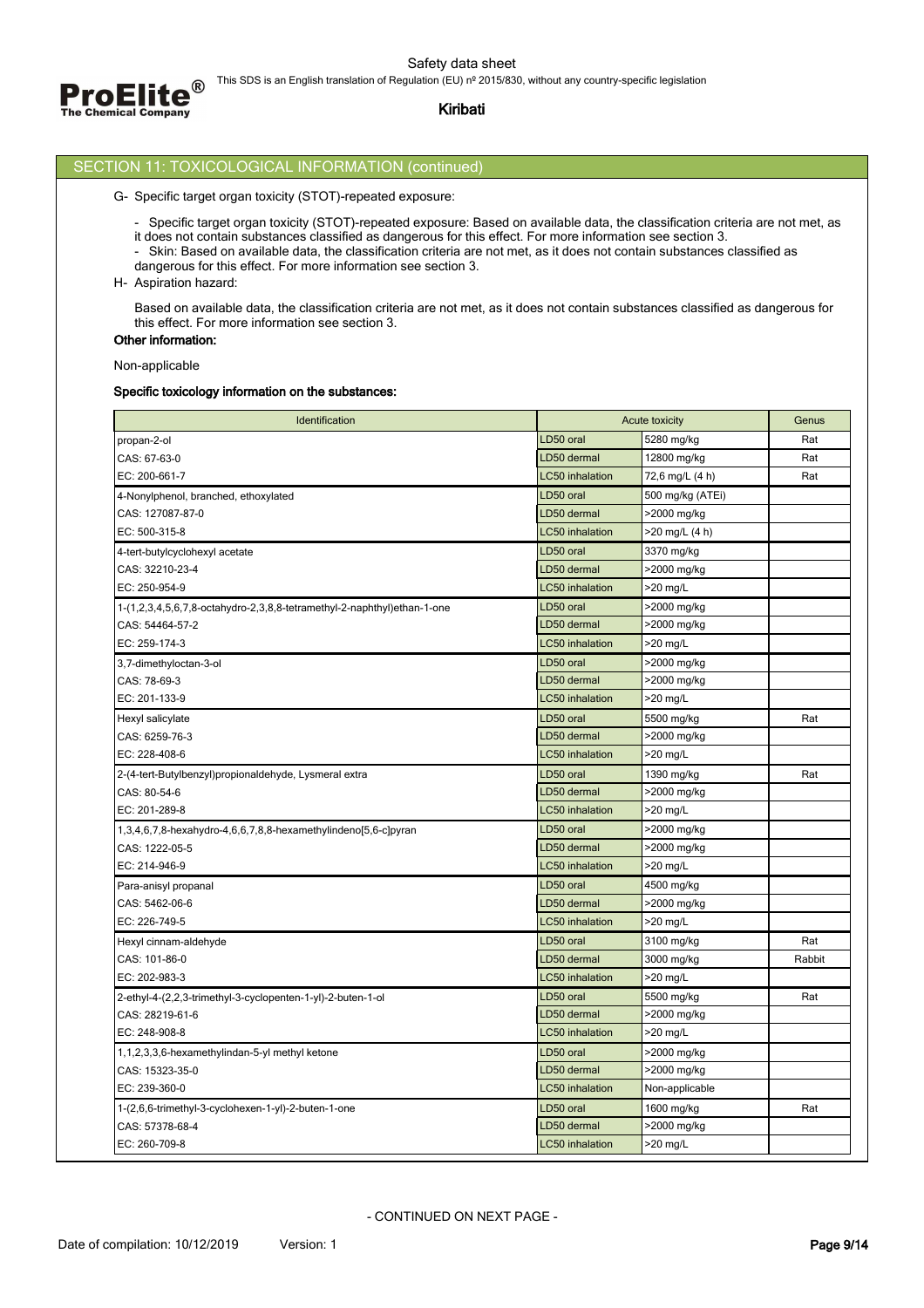

# SECTION 12: ECOLOGICAL INFORMATION

The experimental information related to the eco-toxicological properties of the product itself is not available

**12.1 Toxicity:**

| Identification                                                              |             | <b>Acute toxicity</b>  | <b>Species</b>            | Genus       |
|-----------------------------------------------------------------------------|-------------|------------------------|---------------------------|-------------|
| 4-Nonylphenol, branched, ethoxylated                                        | <b>LC50</b> | 84.7 mg/L (96 h)       | Lepomis macrochirus       | Fish        |
| CAS: 127087-87-0                                                            | <b>EC50</b> | 23 mg/L (48 h)         | Daphnia magna             | Crustacean  |
| EC: 500-315-8                                                               | <b>EC50</b> | 19.5 mg/L (72 h)       | Desmodesmus subspicatus   | Algae       |
| propan-2-ol                                                                 | <b>LC50</b> | 9640 mg/L (96 h)       | Pimephales promelas       | Fish        |
| CAS: 67-63-0                                                                | <b>EC50</b> | 13299 mg/L (48 h)      | Daphnia magna             | Crustacean  |
| EC: 200-661-7                                                               | <b>EC50</b> | 1000 mg/L (72 h)       | Scenedesmus subspicatus   | Algae       |
| 1-(1,2,3,4,5,6,7,8-octahydro-2,3,8,8-tetramethyl-2-naphthyl)ethan<br>-1-one | <b>LC50</b> | >0.1 - 1 mg/L (96 h)   |                           | <b>Fish</b> |
| CAS: 54464-57-2                                                             | <b>EC50</b> | >0.1 - 1 mg/L (48 h)   |                           | Crustacean  |
| EC: 259-174-3                                                               | <b>EC50</b> | $>0.1 - 1$ mg/L (72 h) |                           | Algae       |
| 3,7-dimethyloctan-3-ol                                                      | <b>LC50</b> | 8.9 mg/L (96 h)        | Brachydanio rerio         | Fish        |
| CAS: 78-69-3                                                                | <b>EC50</b> | 14.2 mg/L (48 h)       | Daphnia magna             | Crustacean  |
| EC: 201-133-9                                                               | <b>EC50</b> | 21.6 mg/L (72 h)       | Scenedesmus subspicatus   | Algae       |
| Hexyl salicylate                                                            | <b>LC50</b> | >0.1 - 1 mg/L (96 h)   |                           | Fish        |
| CAS: 6259-76-3                                                              | <b>EC50</b> | >0.1 - 1 mg/L (48 h)   |                           | Crustacean  |
| EC: 228-408-6                                                               | <b>EC50</b> | >0.1 - 1 mg/L (72 h)   |                           | Algae       |
| 2-(4-tert-Butylbenzyl)propionaldehyde, Lysmeral extra                       | <b>LC50</b> | 2 mg/L (96 h)          | Danio rerio               | Fish        |
| CAS: 80-54-6                                                                | <b>EC50</b> | 11 mg/L (48 h)         | Daphnia magna             | Crustacean  |
| EC: 201-289-8                                                               | <b>EC50</b> | 29 mg/L (72 h)         | Desmodesmus subspicatus   | Algae       |
| 1,3,4,6,7,8-hexahydro-4,6,6,7,8,8-hexamethylindeno[5,6-c]pyran              | <b>LC50</b> | >0.1 - 1 mg/L (96 h)   |                           | Fish        |
| CAS: 1222-05-5                                                              | <b>EC50</b> | >0.1 - 1 mg/L (48 h)   |                           | Crustacean  |
| EC: 214-946-9                                                               | <b>EC50</b> | >0.1 - 1 mg/L (72 h)   |                           | Algae       |
| Hexyl cinnam-aldehyde                                                       | <b>LC50</b> | >0.1 - 1 mg/L (96 h)   |                           | Fish        |
| CAS: 101-86-0                                                               | <b>EC50</b> | >0.1 - 1 mg/L (48 h)   |                           | Crustacean  |
| EC: 202-983-3                                                               | <b>EC50</b> | >0.1 - 1 mg/L (72 h)   |                           | Algae       |
| 2-ethyl-4-(2,2,3-trimethyl-3-cyclopenten-1-yl)-2-buten-1-ol                 | <b>LC50</b> | 1.1 mg/L (96 h)        | Lepomis macrochirus       | Fish        |
| CAS: 28219-61-6                                                             | <b>EC50</b> | 0.63 mg/L (48 h)       | Daphnia magna             | Crustacean  |
| EC: 248-908-8                                                               | <b>EC50</b> | 2.5 mg/L (96 h)        | Selenastrum capricornutum | Algae       |
| 1,1,2,3,3,6-hexamethylindan-5-yl methyl ketone                              | <b>LC50</b> | >0.1 - 1 mg/L (96 h)   |                           | Fish        |
| CAS: 15323-35-0                                                             | <b>EC50</b> | >0.1 - 1 mg/L (48 h)   |                           | Crustacean  |
| EC: 239-360-0                                                               | <b>EC50</b> | >0.1 - 1 mg/L (72 h)   |                           | Algae       |
| 1-(2,6,6-trimethyl-3-cyclohexen-1-yl)-2-buten-1-one                         | <b>LC50</b> | >0.1 - 1 mg/L (96 h)   |                           | Fish        |
| CAS: 57378-68-4                                                             | <b>EC50</b> | >0.1 - 1 mg/L (48 h)   |                           | Crustacean  |
| EC: 260-709-8                                                               | <b>EC50</b> | >0.1 - 1 mg/L (72 h)   |                           | Algae       |

# **12.2 Persistence and degradability:**

| Identification                                              |                  | Degradability    | Biodegradability |                |
|-------------------------------------------------------------|------------------|------------------|------------------|----------------|
| 4-Nonylphenol, branched, ethoxylated                        | BOD <sub>5</sub> | Non-applicable   | Concentration    | Non-applicable |
| CAS: 127087-87-0                                            | <b>COD</b>       | Non-applicable   | Period           | 28 days        |
| EC: 500-315-8                                               | BOD5/COD         | Non-applicable   | % Biodegradable  | 81%            |
| propan-2-ol                                                 | BOD <sub>5</sub> | 1,19 $q$ O2/ $q$ | Concentration    | 100 mg/L       |
| CAS: 67-63-0                                                | <b>COD</b>       | $2,23$ g $O2/q$  | Period           | 14 days        |
| EC: 200-661-7                                               | BOD5/COD         | 0,53             | % Biodegradable  | 86 %           |
| 3,7-dimethyloctan-3-ol                                      | BOD <sub>5</sub> | Non-applicable   | Concentration    | Non-applicable |
| CAS: 78-69-3                                                | <b>COD</b>       | Non-applicable   | Period           | 28 days        |
| EC: 201-133-9                                               | BOD5/COD         | Non-applicable   | % Biodegradable  | 61 %           |
| 2-(4-tert-Butylbenzyl)propionaldehyde, Lysmeral extra       | BOD <sub>5</sub> | Non-applicable   | Concentration    | $20$ mg/L      |
| CAS: 80-54-6                                                | <b>COD</b>       | Non-applicable   | Period           | 28 days        |
| EC: 201-289-8                                               | BOD5/COD         | Non-applicable   | % Biodegradable  | 81%            |
| 2-ethyl-4-(2,2,3-trimethyl-3-cyclopenten-1-yl)-2-buten-1-ol | BOD <sub>5</sub> | Non-applicable   | Concentration    | 100 mg/L       |
| CAS: 28219-61-6                                             | <b>COD</b>       | Non-applicable   | Period           | 28 days        |
| EC: 248-908-8                                               | BOD5/COD         | Non-applicable   | % Biodegradable  | $0\%$          |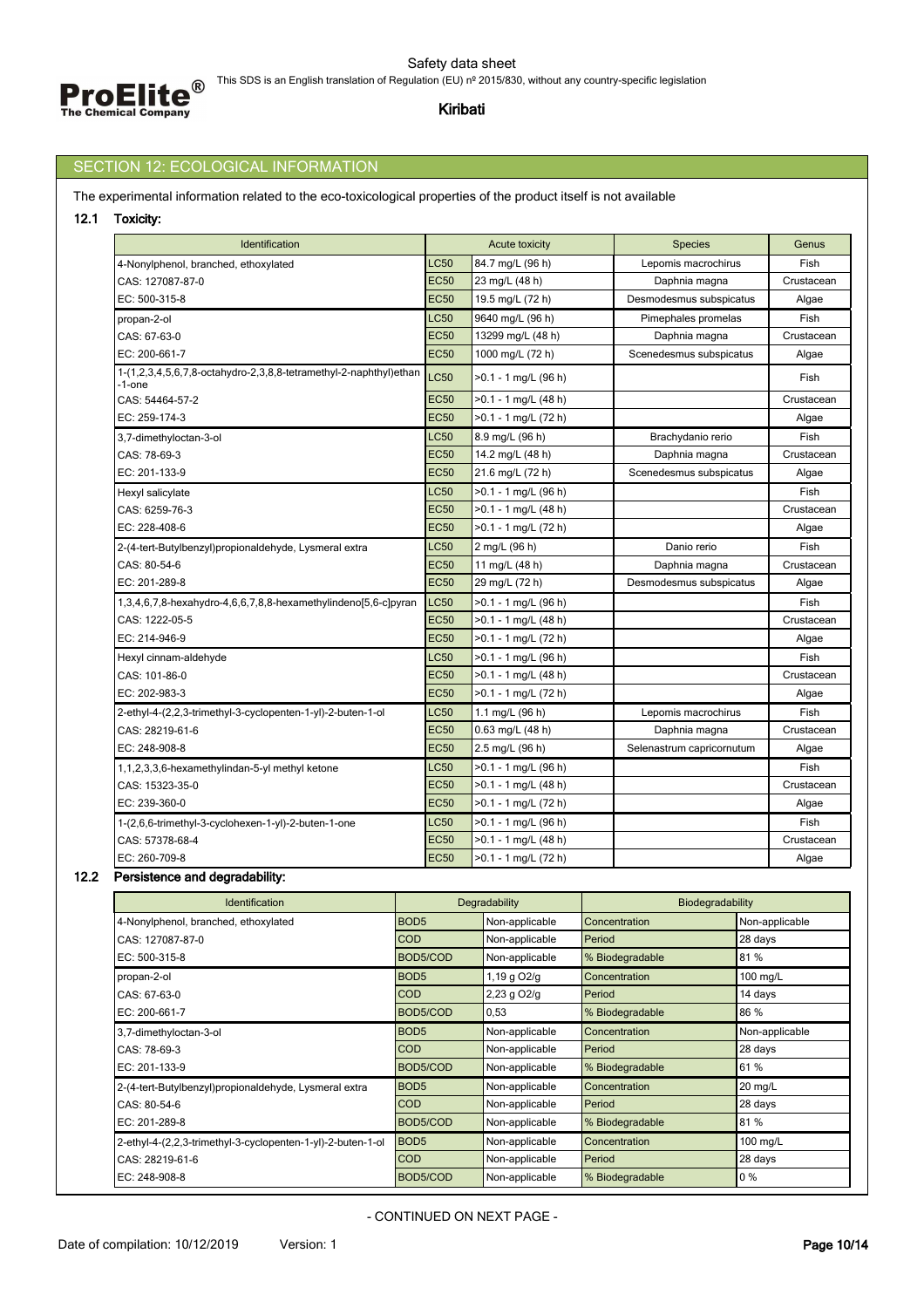

# SECTION 12: ECOLOGICAL INFORMATION (continued)

## **12.3 Bioaccumulative potential:**

| Identification                                                 |            | <b>Bioaccumulation potential</b> |
|----------------------------------------------------------------|------------|----------------------------------|
| 4-Nonylphenol, branched, ethoxylated                           | <b>BCF</b> | 8                                |
| CAS: 127087-87-0                                               | Pow Log    | 5.67                             |
| EC: 500-315-8                                                  | Potential  | Low                              |
| propan-2-ol                                                    | <b>BCF</b> | 3                                |
| CAS: 67-63-0                                                   | Pow Log    | 0.05                             |
| EC: 200-661-7                                                  | Potential  | Low                              |
| 3,7-dimethyloctan-3-ol                                         | <b>BCF</b> | 99                               |
| CAS: 78-69-3                                                   | Pow Log    | 3.6                              |
| EC: 201-133-9                                                  | Potential  | Moderate                         |
| 2-(4-tert-Butylbenzyl)propionaldehyde, Lysmeral extra          | <b>BCF</b> | 275                              |
| CAS: 80-54-6                                                   | Pow Log    | 4.2                              |
| EC: 201-289-8                                                  | Potential  | High                             |
| 1,3,4,6,7,8-hexahydro-4,6,6,7,8,8-hexamethylindeno[5,6-c]pyran | <b>BCF</b> | 1584                             |
| CAS: 1222-05-5                                                 | Pow Log    | 5.9                              |
| EC: 214-946-9                                                  | Potential  | Very High                        |
| Hexyl cinnam-aldehyde                                          | <b>BCF</b> | 17                               |
| CAS: 101-86-0                                                  | Pow Log    |                                  |
| EC: 202-983-3                                                  | Potential  | Low                              |
| 2-ethyl-4-(2,2,3-trimethyl-3-cyclopenten-1-yl)-2-buten-1-ol    | <b>BCF</b> | 65                               |
| CAS: 28219-61-6                                                | Pow Log    | 4.4                              |
| EC: 248-908-8                                                  | Potential  | Moderate                         |

### **12.4 Mobility in soil:**

| <b>Identification</b>                                       |                 | Absorption/desorption | Volatility        |                                     |
|-------------------------------------------------------------|-----------------|-----------------------|-------------------|-------------------------------------|
| 4-Nonylphenol, branched, ethoxylated                        | Koc             | 427                   | Henry             | Non-applicable                      |
| CAS: 127087-87-0                                            | Conclusion      | Low                   | Dry soil          | Non-applicable                      |
| EC: 500-315-8                                               | Surface tension | Non-applicable        | Moist soil        | Non-applicable                      |
| propan-2-ol                                                 | Koc             | 1.5                   | Henry             | 8,207E-1 Pa·m <sup>3</sup> /mol     |
| CAS: 67-63-0                                                | Conclusion      | Very High             | Dry soil          | Yes                                 |
| EC: 200-661-7                                               | Surface tension | 2,24E-2 N/m (25 °C)   | <b>Moist soil</b> | Yes                                 |
| 3,7-dimethyloctan-3-ol                                      | Koc             | 56                    | Henry             | $5.54$ Pa $\cdot$ m $\frac{3}{mol}$ |
| CAS: 78-69-3                                                | Conclusion      | Very High             | Dry soil          | Yes                                 |
| EC: 201-133-9                                               | Surface tension | 2,678E-2 N/m (25 °C)  | <b>Moist soil</b> | Yes                                 |
| 2-(4-tert-Butylbenzyl)propionaldehyde, Lysmeral extra       | Koc             | 1285                  | Henry             | 2,52 Pa·m <sup>3</sup> /mol         |
| CAS: 80-54-6                                                | Conclusion      | Low                   | Dry soil          | Yes                                 |
| EC: 201-289-8                                               | Surface tension | Non-applicable        | Moist soil        | Yes                                 |
| 2-ethyl-4-(2,2,3-trimethyl-3-cyclopenten-1-yl)-2-buten-1-ol | Koc             | 870                   | Henry             | Non-applicable                      |
| CAS: 28219-61-6                                             | Conclusion      | Low                   | Dry soil          | Non-applicable                      |
| EC: 248-908-8                                               | Surface tension | Non-applicable        | <b>Moist soil</b> | Non-applicable                      |

# **12.5 Results of PBT and vPvB assessment:**

Product fails to meet PBT/vPvB criteria

### **12.6 Other adverse effects:**

Not described

# SECTION 13: DISPOSAL CONSIDERATIONS

## **13.1 Waste treatment methods:**

| Code | <b>Description</b>                                                                          | Waste class (Regulation (EU) No<br>1357/2014) |
|------|---------------------------------------------------------------------------------------------|-----------------------------------------------|
|      | It is not possible to assign a specific code, as it depends on the intended use by the user | Dangerous                                     |
|      | Type of waste (Regulation (EU) No 1357/2014):                                               |                                               |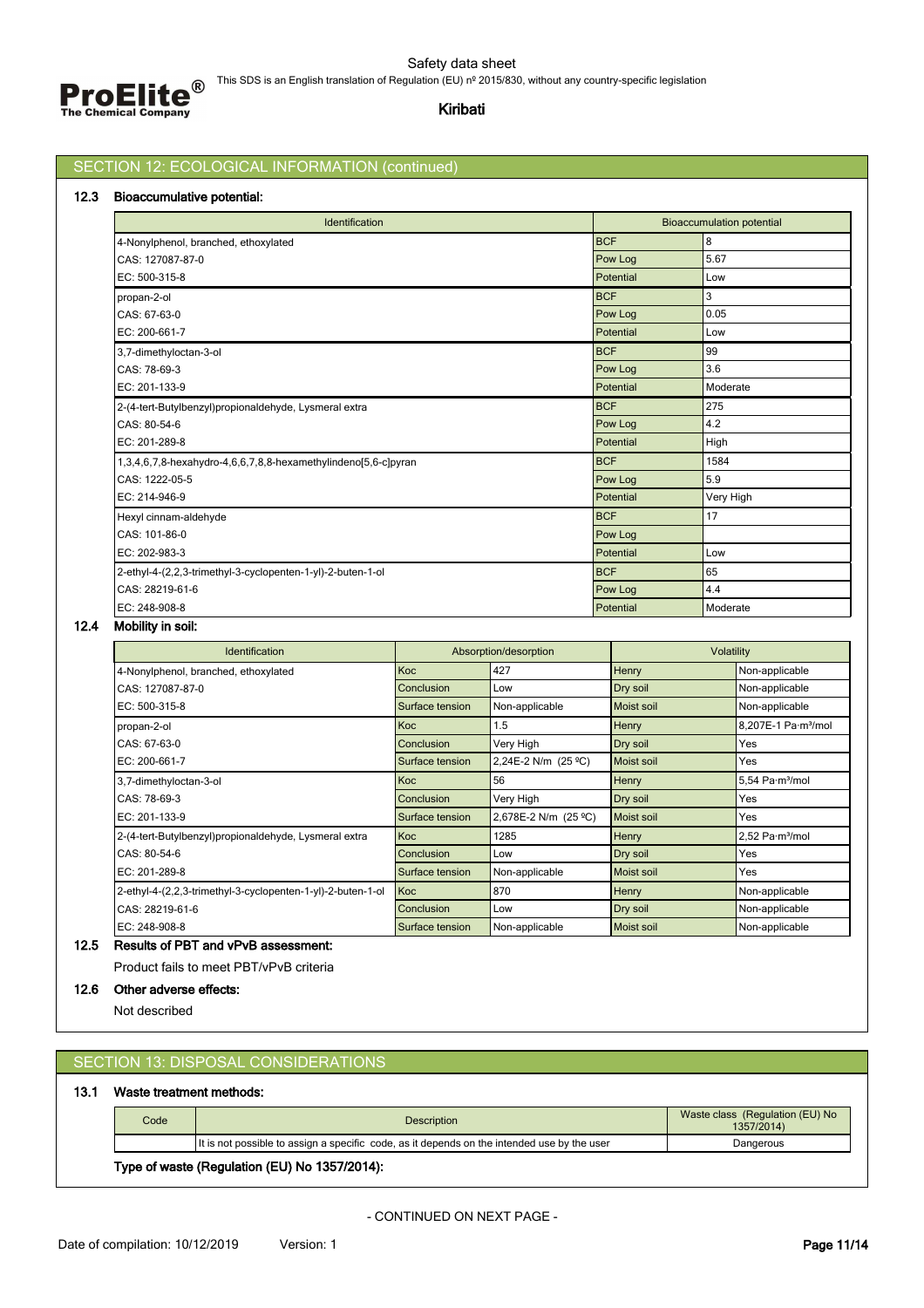

### **Kiribati**

### SECTION 13: DISPOSAL CONSIDERATIONS (continued)

HP14 Ecotoxic

### **Waste management (disposal and evaluation):**

Consult the authorized waste service manager on the assessment and disposal operations in accordance with Annex 1 and Annex 2 (Directive 2008/98/EC). As under 15 01 (2014/955/EC) of the code and in case the container has been in direct contact with the product, it will be processed the same way as the actual product. Otherwise, it will be processed as non-dangerous residue. We do not recommended disposal down the drain. See paragraph 6.2.

## **Regulations related to waste management:**

In accordance with Annex II of Regulation (EC) No 1907/2006 (REACH) the community or state provisions related to waste management are stated

Community legislation: Directive 2008/98/EC, 2014/955/EU, Regulation (EU) No 1357/2014

## SECTION 14: TRANSPORT INFORMATION

**Transport of dangerous goods by land:** With regard to ADR 2021 and RID 2021:

|      | <u>WIIITEYAIU IO ADN ZUZT ANU NID ZUZT.</u>                               |                |
|------|---------------------------------------------------------------------------|----------------|
| 14.1 | UN number:                                                                | Non-applicable |
| 14.2 | UN proper shipping name:                                                  | Non-applicable |
| 14.3 | Transport hazard class(es):                                               | Non-applicable |
|      | l abels:                                                                  | Non-applicable |
| 14.4 | Packing group:                                                            | Non-applicable |
| 14.5 | <b>Environmental hazards:</b>                                             | No             |
| 14.6 | Special precautions for user                                              |                |
|      | Special regulations:                                                      | Non-applicable |
|      | Tunnel restriction code:                                                  | Non-applicable |
|      | Physico-Chemical properties:                                              | see section 9  |
|      | Limited quantities:                                                       | Non-applicable |
| 14.7 | Transport in bulk according to<br>Annex II of Marpol and the IBC          | Non-applicable |
|      | Code:                                                                     |                |
|      | Transport of dangerous goods by sea:                                      |                |
|      | With regard to IMDG 39-18:                                                |                |
|      |                                                                           |                |
| 14.1 | UN number:                                                                | Non-applicable |
| 14.2 | UN proper shipping name:                                                  | Non-applicable |
| 14.3 | Transport hazard class(es):                                               | Non-applicable |
|      | Labels:                                                                   | Non-applicable |
| 14.4 | Packing group:                                                            | Non-applicable |
| 14.5 | Marine pollutant:                                                         | No             |
| 14.6 | Special precautions for user                                              |                |
|      | Special regulations:                                                      | Non-applicable |
|      | EmS Codes:                                                                |                |
|      | Physico-Chemical properties:                                              | see section 9  |
|      | Limited quantities:                                                       | Non-applicable |
|      | Segregation group:                                                        | Non-applicable |
| 14.7 | Transport in bulk according to<br>Annex II of Marpol and the IBC<br>Code: | Non-applicable |
|      | Transport of dangerous goods by air:                                      |                |

With regard to IATA/ICAO 2021: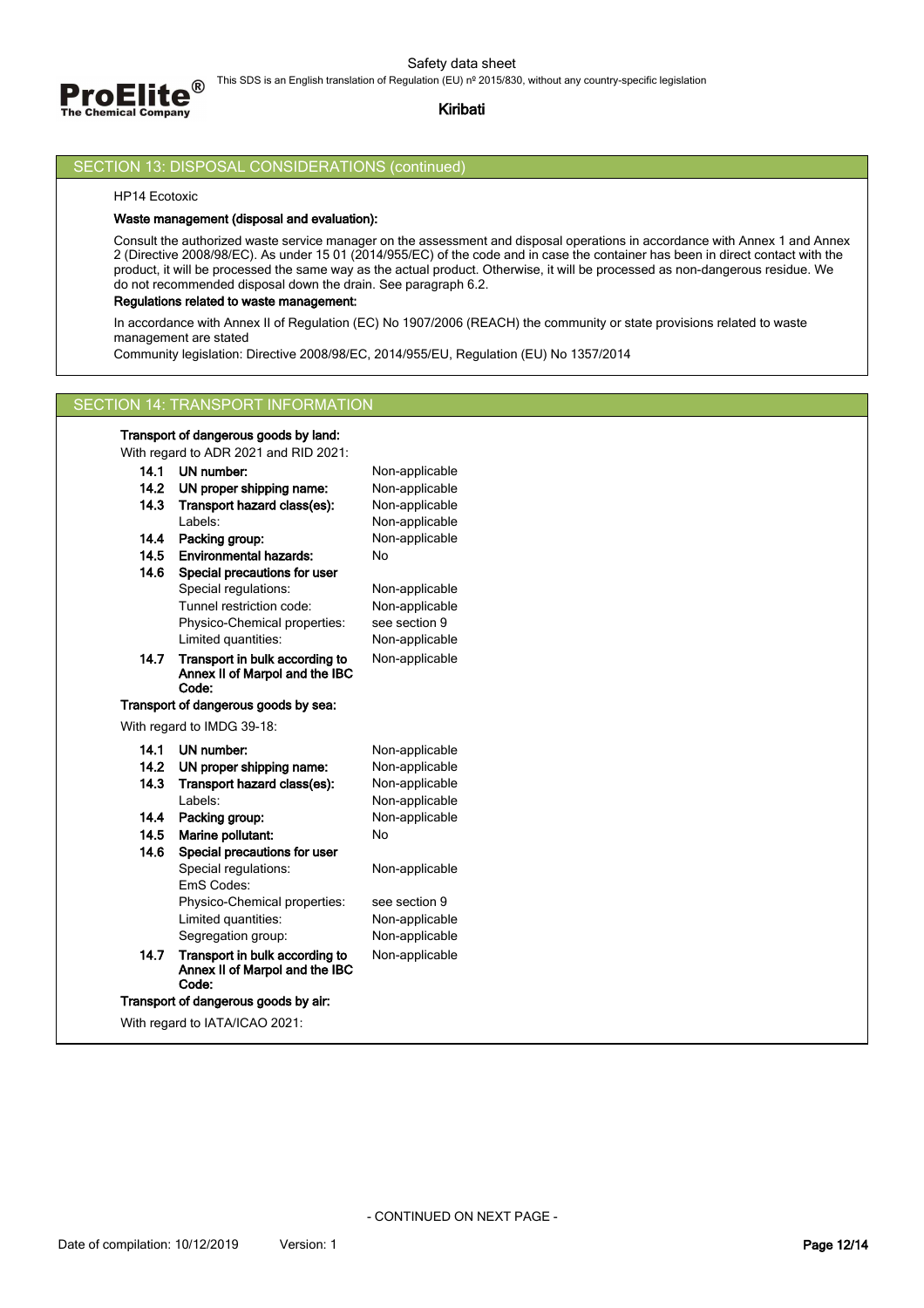

|  | SECTION 14: TRANSPORT INFORMATION (continued) |  |  |
|--|-----------------------------------------------|--|--|
|--|-----------------------------------------------|--|--|

| 14.1 | UN number:                                                                |                |
|------|---------------------------------------------------------------------------|----------------|
|      |                                                                           | Non-applicable |
| 14.2 | UN proper shipping name:                                                  | Non-applicable |
| 14.3 | Transport hazard class(es):                                               | Non-applicable |
|      | Labels:                                                                   | Non-applicable |
| 14.4 | Packing group:                                                            | Non-applicable |
| 14.5 | <b>Environmental hazards:</b>                                             | N٥             |
| 14.6 | Special precautions for user                                              |                |
|      | Physico-Chemical properties:                                              | see section 9  |
| 14.7 | Transport in bulk according to<br>Annex II of Marpol and the IBC<br>Code: | Non-applicable |

### SECTION 15: REGULATORY INFORMATION

#### **15.1 Safety, health and environmental regulations/legislation specific for the substance or mixture:**

Candidate substances for authorisation under the Regulation (EC) No 1907/2006 (REACH): 4-Nonylphenol, branched, ethoxylated

Substances included in Annex XIV of REACH ("Authorisation List") and sunset date: 4-Nonylphenol, branched, ethoxylated (04/01/2021)

Regulation (EC) No 1005/2009, about substances that deplete the ozone layer: Non-applicable

Article 95, REGULATION (EU) No 528/2012: propan-2-ol (Product-type 1, 2, 4)

REGULATION (EU) No 649/2012, in relation to the import and export of hazardous chemical products: Contains 4-Nonylphenol, branched, ethoxylated

**Seveso III:**

Non-applicable

#### **Limitations to commercialisation and the use of certain dangerous substances and mixtures (Annex XVII REACH, etc ….):**

Contains more than 0.1 % of 4-Nonylphenol, branched, ethoxylated by weight. Shall not be placed on the market, or used, as substances or in mixtures in concentrations equal to or greater than 0,1 % by weight for the following purposes:

(1) industrial and institutional cleaning except:

— controlled closed dry cleaning systems where the washing liquid is recycled or incinerated,

— cleaning systems with special treatment where the washing liquid is recycled or incinerated.

(2) domestic cleaning;

(3) textiles and leather processing except:

— processing with no release into waste water,

— systems with special treatment where the process water is pre-treated to remove the organic fraction completely prior to biological waste water treatment (degreasing of sheepskin);

(4) emulsifier in agricultural teat dips;

(5) metal working except:

uses in controlled closed systems where the washing liquid is recycled or incinerated;

(6) manufacturing of pulp and paper;

(7) cosmetic products;

(8) other personal care products except:

spermicides;

(9) co-formulants in pesticides and biocides. However national authorisations for pesticides or biocidal products containing nonylphenol ethoxylates as co-formulant, granted before 17 July 2003, shall not be affected by this restriction until their date of expiry.

Shall not be used in:

—ornamental articles intended to produce light or colour effects by means of different phases, for example in ornamental lamps and ashtrays,

—tricks and jokes,

—games for one or more participants, or any article intended to be used as such, even with ornamental aspects.

### **Specific provisions in terms of protecting people or the environment:**

It is recommended to use the information included in this safety data sheet as a basis for conducting workplace-specific risk assessments in order to establish the necessary risk prevention measures for the handling, use, storage and disposal of this product.

#### **Other legislation:**

The product could be affected by sectorial legislation

## **15.2 Chemical safety assessment:**

The supplier has not carried out evaluation of chemical safety.